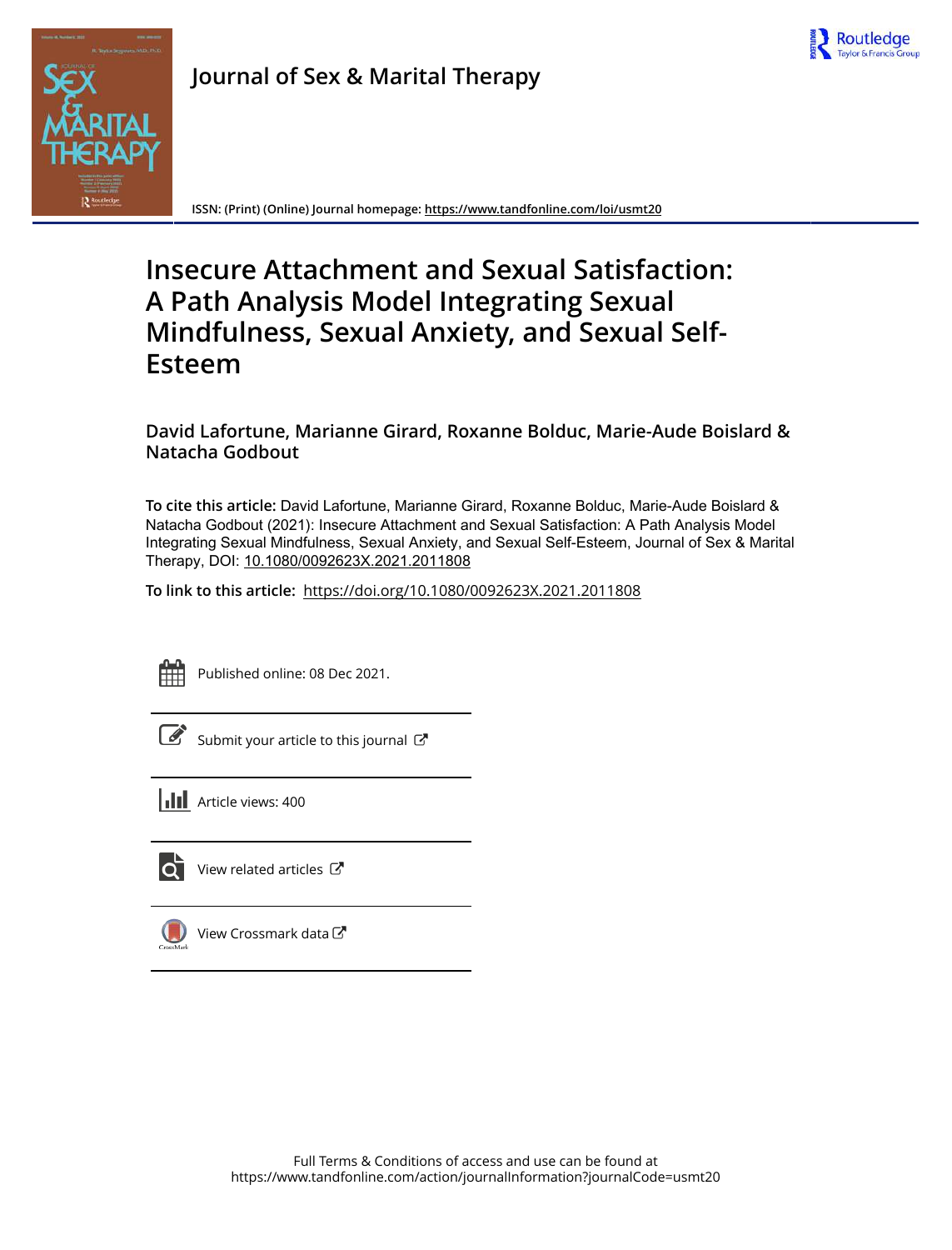

<span id="page-1-15"></span><span id="page-1-6"></span>Check for updates

# **Insecure Attachment and Sexual Satisfaction: A Path Analysis Model Integrating Sexual Mindfulness, Sexual Anxiety, and Sexual Self-Esteem**

DavidLafortune (D, Marianne Girard (D, Roxanne Bolduc (D, Marie-Aude Boislard (D andNatacha Godbout in

Département de sexologie, Université du Québec à Montréal, Case postale 8888, succursale Centre-ville, Montréal, Québec, H3C 3P8, Canada

#### ABSTRACT

This study examines the intermediary role of three variables (sexual mindfulness, sexual anxiety, and sexual self-esteem) in a path analysis model to explain the association between insecure attachment and sexual satisfaction. A community sample of 543 adults completed an online survey. Results supported our hypothesized integrative model, which explained 44.1% of the variance in sexual satisfaction and presented satisfactory fit indices. This study suggests that the association between attachment insecurities and lower sexual satisfaction could be partially explained by a proximal association with lower sexual mindfulness, which emphasizes the relevance of examining sexual mindfulness during the screening and treatment of people presenting low sexual satisfaction.

### **Introduction**

<span id="page-1-16"></span><span id="page-1-12"></span><span id="page-1-8"></span><span id="page-1-4"></span><span id="page-1-3"></span><span id="page-1-2"></span>Sexual satisfaction has been empirically defined as a strong indicator of relationship satisfaction (Butzer & Campbell, [2008](#page-14-0); Byers, [2005;](#page-14-1) McNulty, Wenner, & Fisher, [2016](#page-15-0); Vowels & Mark, [2020\)](#page-17-0) and quality of life (Davison, Bell, LaChina, Holden, & Davis, [2009;](#page-14-2) Flynn et al., [2016\)](#page-14-3). Yet, low sexual satisfaction and sexual difficulties are common experiences within the adult population (Graham et al., [2020](#page-15-1); Lewis et al., 2010; Wang et al., [2015](#page-17-1)). For instance, US national surveys indicate that about 30% of adults report being unsatisfied with their sex lives (Heiman et al., [2011;](#page-15-2) Smith et al., [2011\)](#page-16-0). While a growing body of evidence suggests that attachment insecurities are associated with lower sexual satisfaction (e.g., Birnbaum, [2010;](#page-13-0) Butzer & Campbell, [2008;](#page-14-4) Mark, Vowels, & Murray, [2018](#page-15-3)), some authors have recently recommended investigating the specific psychosexual mechanisms that underlie these associations (Brassard, Dupuy, Bergeron, & Shaver, [2015](#page-14-5); Gewirtz-Meydan & Finzi-Dottan, [2018](#page-14-6)).

<span id="page-1-14"></span><span id="page-1-13"></span><span id="page-1-11"></span><span id="page-1-9"></span><span id="page-1-7"></span><span id="page-1-1"></span><span id="page-1-0"></span>Based on prior empirical evidence and theory, three key psychosexual variables (i.e., sexual mindfulness, sexual anxiety, and sexual self-esteem) were retained as hypothesized mechanisms explaining the associations between insecure attachment and sexual satisfaction. Studies found significant negative associations between adult attachment insecurities (i.e., anxiety and avoidance) and mindfulness (for a review, see Stevenson, Emerson, & Millings, [2017](#page-16-1)), while other data supports that heightened mindfulness skills are linked with increased sexual satisfaction (for reviews, see Dussault, Fernet, & Godbout, [2020](#page-14-7); Jaderek & Lew-Starowicz, [2019;](#page-15-4) Stephenson &

<span id="page-1-10"></span><span id="page-1-5"></span>**CONTACT** David Lafortune [lafortune-sgambato.david@uqam.ca](mailto:lafortune-sgambato.david@uqam.ca) Département de sexologie, Université du Québec à Montréal, Case postale 8888, succursale Centre-ville, Montréal, Québec H3C 3P8, Canada.

This article has been republished with minor changes. These changes do not impact the academic content of the article. Supplemental data for this article is available online at <https://doi.org/10.1080/0092623X.2021.2011808>.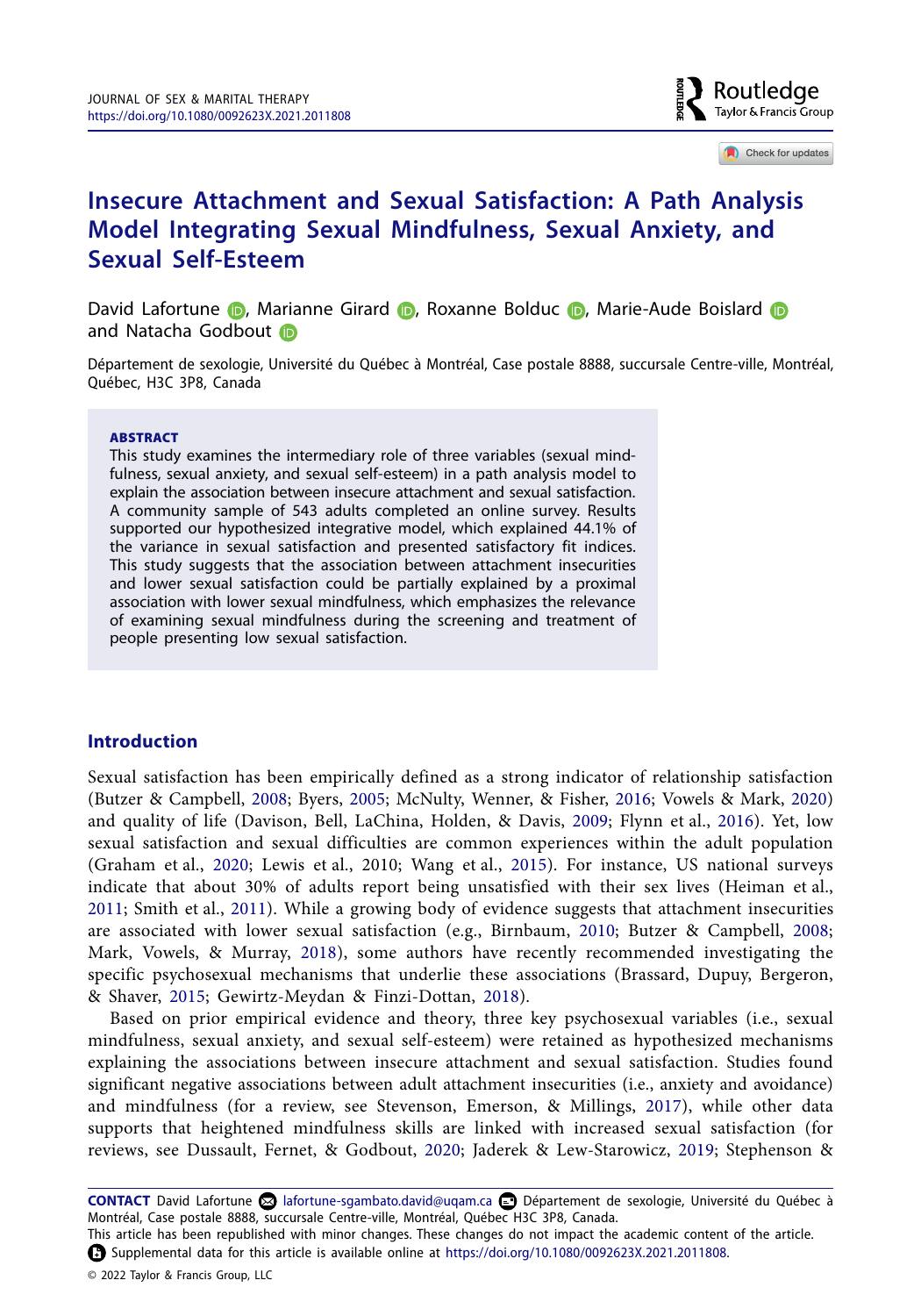# 2  $\leftrightarrow$  D. LAFORTUNE ET AL.

<span id="page-2-20"></span><span id="page-2-16"></span><span id="page-2-12"></span><span id="page-2-11"></span><span id="page-2-10"></span><span id="page-2-9"></span><span id="page-2-8"></span>Kerth, [2017](#page-16-2)), suggesting that mindfulness may play a role in the association between attachment insecurities and sexual satisfaction. While past research mainly explored dispositional mindfulness in relation to sexual wellbeing (e.g., Khaddouma, Gordon, & Bolden, [2015](#page-15-5); Laurent, Laurent, Hertz, Egan-Wright, & Granger, [2013](#page-15-6); Newcombe & Weaver, [2016](#page-16-3)), here we focus on sexual mindfulness - a sub-type of state mindfulness referring to the ability to remain mindful during sexual encounters - which appears more closely tied to sexual satisfaction than general mindfulness (Leavitt, Lefkowitz, & Waterman, [2019](#page-15-7)). Moreover, recent data suggests that lower levels of sexual mindfulness are associated with higher levels of sexual anxiety (Leavitt et al., [2020\)](#page-15-8) and lower levels of sexual self-esteem (Leavitt et al., [2019\)](#page-15-7), which are both associated with lower levels of sexual satisfaction (Brassard et al., [2015;](#page-14-5) Lafortune et al., [2021](#page-15-9)). In sum, the literature suggests a possible sequential model in which insecure attachment contributes to low sexual mindfulness, which in turn would be associated with higher sexual anxiety and lower sexual self-esteem, contributing to lower sexual satisfaction. Yet, this hypothesis remains to be empirically tested. Examining sexual mindfulness specifically, an emerging concept in the field of human sexuality (Leavitt et al., [2019](#page-15-7)), may provide precious insight into its role in sexual wellbeing and its relevance during clinical assessment and treatment.

### *Attachment and sexual satisfaction*

<span id="page-2-7"></span><span id="page-2-5"></span><span id="page-2-4"></span><span id="page-2-3"></span><span id="page-2-0"></span>Attachment theory has grown to become a classic and robust conceptual framework that is widely used to understand romantic relationships and sexuality (Cassidy & Shaver, [2015](#page-14-8)). At its core, the development of an attachment system begins during the first year of infancy with the primary caregiver acting as the main attachment figure (Ainsworth, Blehar, Waters, & Wall, [1978;](#page-13-1) Bowlby, [1982](#page-13-2)). In adulthood, attachment figures usually evolve toward romantic partners (Hazan & Shaver, [1987\)](#page-15-10). Adult attachment can be conceptualized through two continuous dimensions: attachment anxiety and avoidance (Brennan, Clark, & Shaver, [1998\)](#page-14-9), where insecure attachment is defined by heightened levels of attachment anxiety and/or avoidance. Anxious attachment is characterized by the internalization of negative representations of oneself as unworthy of love, and by a deep-rooted fear of being abandoned or rejected by one's partner (Brennan et al., [1998\)](#page-14-9). When anxious individuals perceive a potential threat to their relationship, their attachment system tends to be hyperactivated, which drives the use of strategies such as constantly seeking reassurance and closeness from their partner (Mikulincer & Shaver, [2007](#page-16-4)). The hyperactivation of the attachment system also translates into hypervigilance toward one's partner's availability, commitment, and interest (Mikulincer & Florian, [1998\)](#page-15-11), reducing one's attentional awareness and regulation (Mikulincer & Shaver, [2003](#page-16-5)). Conversely, avoidant attachment is characterized by an internalized negative perception of others and discomfort toward intimacy (Brennan et al., [1998](#page-14-9)), both emotional and physical (Shaver & Hazan, [1988](#page-16-6)), and a heightened need for independence. When avoidant individuals perceive possible threats in their relationship, deactivation strategies, such as an elevated need for distance from a partner or the suppression of emotions, are used to reduce vulnerability (Mikulincer & Shaver, [2007](#page-16-4)).

<span id="page-2-19"></span><span id="page-2-18"></span><span id="page-2-17"></span><span id="page-2-15"></span><span id="page-2-14"></span><span id="page-2-13"></span><span id="page-2-6"></span><span id="page-2-2"></span><span id="page-2-1"></span>An insecure attachment system may impact multiple relationship domains, including sexual satisfaction (Gewirtz-Meydan & Finzi-Dottan, [2018;](#page-14-10) Mark et al., [2018;](#page-15-12) Péloquin, Brassard, Lafontaine, & Shaver, [2014;](#page-16-7) Stefanou & McCabe, [2012\)](#page-16-8). For instance, insecure attachment may lead to negative thoughts and distressing feelings about sexual encounters (e.g., vigilance toward the partner's sexual interest, communion-related fears during sexual intercourse), leading to lower levels of sexual satisfaction (Birnbaum, [2010;](#page-13-3) Brassard et al., [2015](#page-14-5)). Therefore, distinct patterns have been highlighted in function of the type of insecure attachment (i.e., avoidant or anxious; Birnbaum, [2015\)](#page-13-4). Cognitions and emotions typical of anxiously attached persons (e.g., fear of rejection, heightened expectations of closeness with the romantic partner) tend to hinder their ability to experience sexual encounters holistically (i.e., attention to erotic stimuli and bodily sensations), which in turn contributes to lower levels of sexual satisfaction (Birnbaum, [2007;](#page-13-5) Davis et al., [2006](#page-14-11)). For avoidant individuals, sexual encounters can be experienced as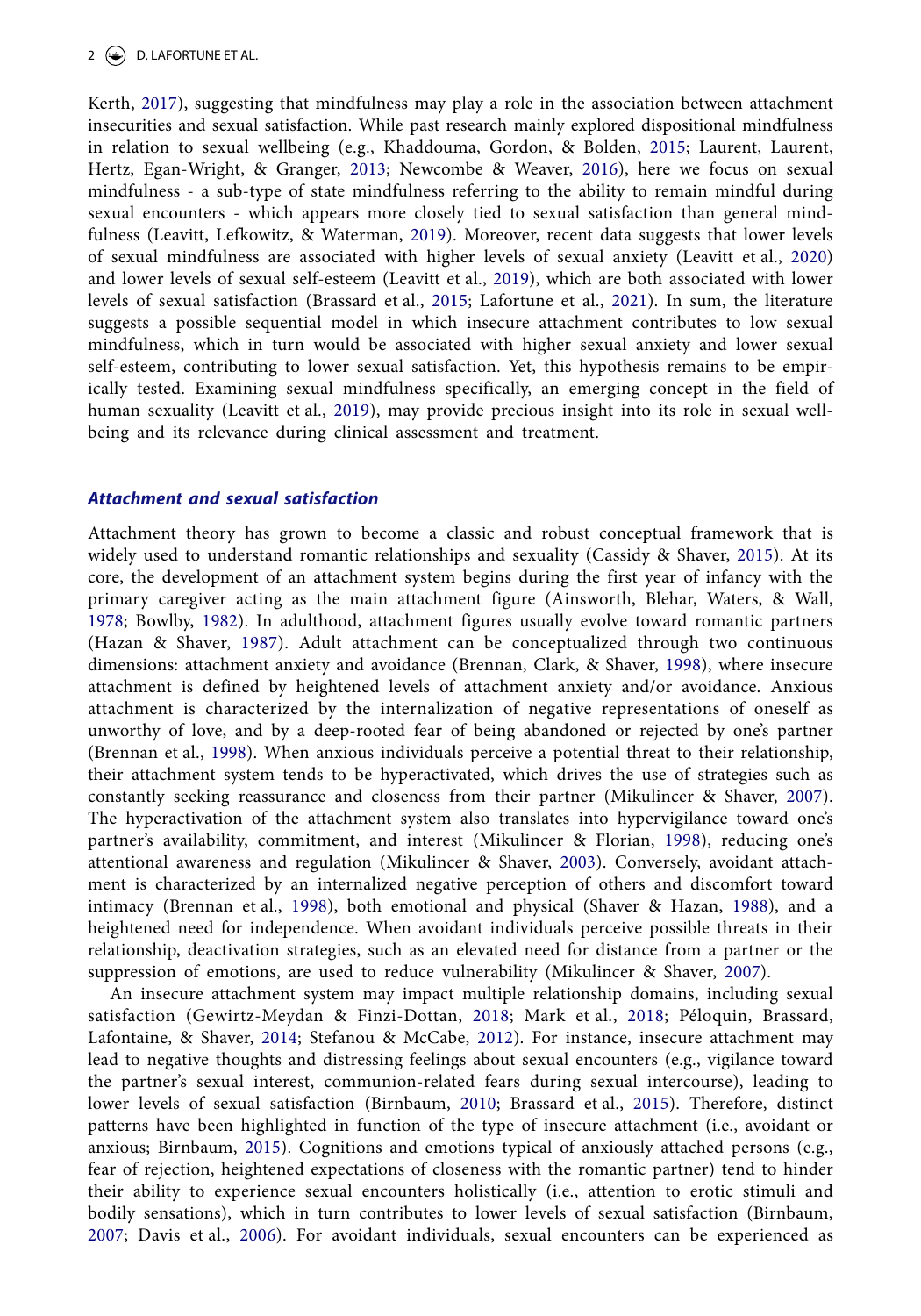somewhat unpleasant, since uneasy feelings of estrangement, dependence, and alienation tend to be activated or anticipated (Birnbaum, [2015](#page-13-6)), resulting in distressing mental states hindering their ability to appreciate physical intimacy and experience satisfactory partnered sex.

If attachment insecurities seem closely related to sexual satisfaction, the psychosexual mechanisms that explain this association have yet to be identified (Brassard et al., [2015](#page-14-5)). Prior evidence suggests that the link between insecure attachment and sexual satisfaction might be explained by a reduced disposition toward mindfulness during sex, increased anxiety (e.g., about rejection, intimacy), and self-worth concerns. The next section will review the scientific literature on attachment and sexual satisfaction with respect to their associations with sexual mindfulness, sexual anxiety, and sexual self-esteem.

# *Sexual mindfulness, anxiety, and self-esteem*

<span id="page-3-12"></span><span id="page-3-11"></span><span id="page-3-10"></span><span id="page-3-9"></span><span id="page-3-8"></span><span id="page-3-7"></span><span id="page-3-6"></span><span id="page-3-5"></span><span id="page-3-4"></span><span id="page-3-3"></span><span id="page-3-2"></span><span id="page-3-1"></span><span id="page-3-0"></span>Mindfulness is rooted in religious and spiritual traditions (e.g., Buddhism, Taoism) and is defined as the self-regulation of awareness and the nonjudgemental acceptance of one's immediate experiences (Kabat-Zinn, [2009\)](#page-15-13). The term mindfulness has been used to describe different concepts, from a contemplative practice to a metacognitive state (Stevenson et al., [2017\)](#page-16-1). In the present article, mindfulness is conceptualized as a psychological disposition (i.e., dispositional mindfulness). Attachment theory provides an understanding of how incompatible both attachment insecurity dimensions (i.e., anxiety and avoidance) are with dispositional mindfulness (Stevenson et al., [2017](#page-16-1)). Specifically, mindfulness encompasses an accepting stance of one's own thoughts and feelings via direct observation of one's present internal state. Conversely, anxious attachment entails negative thoughts and emotions such as perceptions of unworthiness, hypervigilance to signs of rejection, and increased levels of anticipation and rumination (Mikulincer & Florian, [1998\)](#page-15-14). As for avoidant attachment, it is marked by the suppression and avoidance of intimacy-related thoughts and feelings (Mikulincer & Shaver, [2003\)](#page-16-5). Both of these attachment styles are thus incompatible with being mindfully aware of the present moment as it unfolds, without judgment. Previous studies support that attachment insecurities (both anxiety and avoidance) are linked to lessened mindfulness dispositions (Goodall, Trejnowska, & Darling, [2012](#page-14-12); Snyder, Shapiro, & Treleaven, [2012;](#page-16-9) Stevenson et al., [2017](#page-16-1)). Also, since mindfulness involves a state of nonjudgment and non-reactivity, it plays an important role in emotional self-regulation (Davis & Hayes, [2011](#page-14-13); Karremans, Schellekens, & Kappen, [2017\)](#page-15-15). Consequently, the hyperactivation and deactivation of the attachment system among insecure-attachment individuals tend to impair cognitive and emotional regulation capacities regarding distressing mental states (Orehek, Vazeou-Nieuwenhuis, Quick, & Weaverling, [2017;](#page-16-10) Pallini et al., [2018](#page-16-11)). As sexual mindfulness disposition promotes the awareness and acceptance of thoughts and feelings within sexual contexts, it may help bring attention to the physical sensations and erotic perceptions that lead to increased pleasure, sexual arousal, and orgasm (Adam, Geonet, Day, & de Sutter, [2015;](#page-13-7) Silverstein, Brown, Roth, & Britton, [2011\)](#page-16-12). Unsurprisingly, individuals with higher dispositional mindfulness tend to experience greater sexual functioning (Arora & Brotto, [2017;](#page-13-8) Silverstein et al., [2011\)](#page-16-13) and satisfaction (Khaddouma et al., [2015](#page-15-16); Leavitt et al., [2019](#page-15-7); Pepping, Cronin, Lyons, & Caldwell, [2018](#page-16-14)). Even though previous works have highlighted strong associations between dispositional mindfulness and sexual wellbeing (e.g., Atkinson, [2013](#page-13-9); Davis & Hayes, [2011](#page-14-14)), research is still in its early stages when it comes to studying mindfulness in sexual contexts (i.e., sexual mindfulness; Adam et al., [2015](#page-13-7); Leavitt et al., [2019](#page-15-7)). Individuals that are mindful during their daily routine can still face barriers within sexual contexts, such as fixating on sexual goals (e.g., orgasm), self-criticizing, or being sexually anxious (Barnes, Brown, Krusemark, Campbell, & Rogge, [2007;](#page-13-10) Leavitt et al., [2019\)](#page-15-7). Recent data suggest that sexual mindfulness appears to be more closely tied to sexual satisfaction than dispositional mindfulness (Leavitt et al., [2019](#page-15-7)). Sexual mindfulness might potentially explain the effect of attachment on sexual satisfaction, yet no studies have examined an integrative model depicting the relationships between attachment, sexual mindfulness, and sexual satisfaction. Given prior data on sexual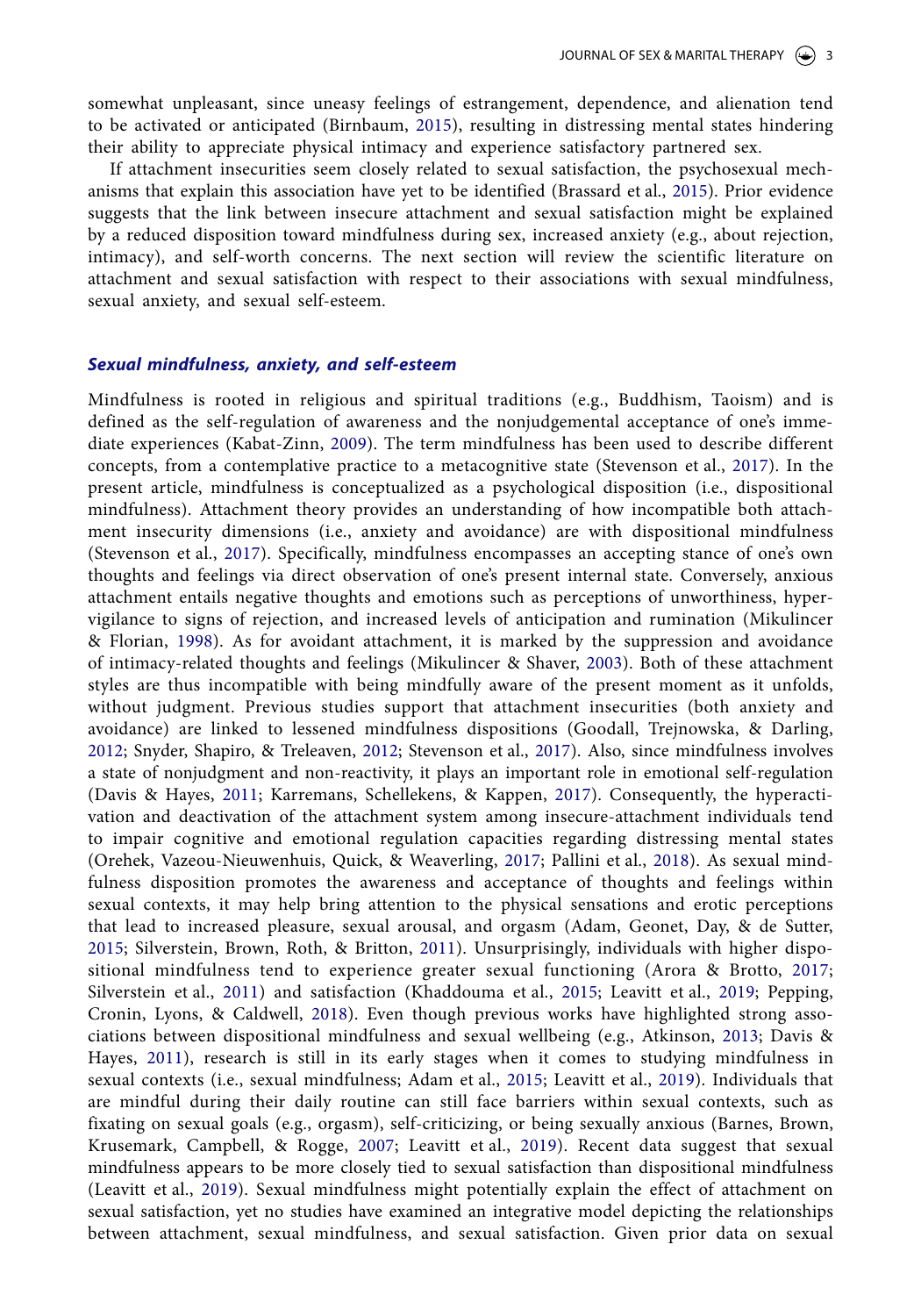mindfulness (Leavitt et al., [2019](#page-15-7), [2020](#page-15-8)), sexual anxiety and sexual self-esteem also appear to be key variables to examine in such a model.

<span id="page-4-14"></span><span id="page-4-12"></span><span id="page-4-11"></span><span id="page-4-8"></span><span id="page-4-5"></span><span id="page-4-3"></span>Sexual anxiety is defined as the tendency to experience worry, discomfort, or fear when exposed to sexual contexts or cues (Fisher, White, Byrne, & Kelley, [1988;](#page-14-15) Snell, Fisher, & Walters, [1993\)](#page-16-15). Sexual anxiety might explain the link between attachment insecurities and sexual satisfaction. In fact, individuals with higher attachment insecurities tend to report more sexual anxiety (Brassard et al., [2015](#page-14-5); Davis et al., [2006\)](#page-14-11), as they refer to experiences of estrangement, apprehension, or intrusive thoughts while in romantic relationships (Birnbaum, Reis, Mikulincer, Gillath, & Orpaz, [2006\)](#page-13-11), which may lead to attentional focus on sexual performance and cognitive distractions, at the expense of full attention toward erotic cues (Nelson & Purdon, [2011;](#page-16-16) Nobre & Pinto-Gouveia, [2009](#page-16-17)). Theoretical literature (e.g., Brotto, [2013](#page-14-16)) suggests that low mindfulness skills may result in heightened difficulties to regulate anxiety during sexual interactions, whereas empirical data support that mindfulness is associated with reduced performance anxiety and stress during sexual encounters (Baker & Absenger, [2013](#page-13-12); Brotto & Goldmeier, 2015; Dunkley, Goldsmith, & Gorzalka, [2015](#page-14-17)). While studies exploring the relationship between sexual mindfulness and sexual anxiety in adults are lacking, Leavitt et al. [\(2020\)](#page-15-8) have found that exhibiting lower mindfulness in everyday life and within sexual encounters is linked with experiencing more sexual anxiety among adolescents. The ability to self-regulate awareness and remain nonjudgmental during sex may be particularly important as sexual mindfulness may reduce constant anxiety-provoking rumination (Leavitt et al., [2019\)](#page-15-7). Finally, elevated sexual anxiety may lead to lower sexual desire (Brassard et al., [2015](#page-14-5); Nelson & Purdon, [2011](#page-16-18)), increased sexual distress (Dang, Northey, Dunkley, Rigby, & Gorzalka, [2018\)](#page-14-18), and lower sexual satisfaction (Bigras, Daspe, Godbout, Briere, & Sabourin, [2017;](#page-13-13) Brassard et al., [2015;](#page-14-5) Lafortune et al., [2021\)](#page-15-17).

<span id="page-4-15"></span><span id="page-4-13"></span><span id="page-4-9"></span><span id="page-4-7"></span><span id="page-4-6"></span><span id="page-4-4"></span><span id="page-4-2"></span><span id="page-4-1"></span><span id="page-4-0"></span>Sexual self-esteem refers to the dispositional tendency to be confident with one's sexual skills and value as a sexual partner (Snell et al., [1993\)](#page-16-15). Previous studies have shown that attachment insecurities are negatively related to sexual self-esteem (Brassard et al., [2015;](#page-14-5) Gentzler & Kerns, [2004;](#page-14-19) Mikulincer & Shaver, [2007](#page-16-19)). One explanation might be that individuals with attachment insecurities tend to have more negative sexual self-schemas (Andersen & Cyranowski, [1994;](#page-13-14) Shafer, [2001\)](#page-16-20), such as seeing themselves as less physically attractive (Bogaert & Sadava, [2002\)](#page-13-15) or being uncertain about their ability to satisfy their own or their partner's sexual needs (Brassard et al., [2015;](#page-14-5) Tracy, Shaver, Albino, & Cooper, [2003\)](#page-17-2). During sexual interactions, insecure individuals might struggle to regulate their insecure attachment-related perceptions and cognitive processes through the observation, recognition, and acceptance of distressing thoughts and feelings (i.e., sexual mindfulness). Moreover, as sexual mindfulness relates to the ability to be self-aware and nonjudgmental of oneself during sexual experiences, it is likely that this process may decrease rumination, and therefore, harsh self-evaluations during sexual interactions (Leavitt et al., [2020](#page-15-8)). Supporting this, recent studies suggest that increased sexual mindfulness is related to greater sexual self-esteem (Leavitt et al., [2019,](#page-15-7) [2020\)](#page-15-8). Finally, an expanding body of research supports the associations between sexual self-esteem and greater relational well-being and sexual satisfaction (e.g., Brassard et al., [2015](#page-14-5); Ménard & Offman, [2009\)](#page-15-18).

<span id="page-4-10"></span>In summary, as insecurely attached individuals tend to exhibit lower mindfulness skills, they may experience greater difficulties in regulating negative and distracting emotions such as distress and anxiety when exposed to sexual contexts or cues (i.e., sexual anxiety), as well as exhibit lower sexual self-esteem, which may lead to reduced sexual satisfaction.

# *Research aims and hypotheses*

The present study's goal was to explore the potential role of sexual mindfulness, sexual self-esteem, and sexual anxiety in the associations between insecure attachment and sexual satisfaction. Based on theory and existing empirical evidence, we hypothesized direct and indirect associations between the aforementioned variables whereby insecure attachment (i.e., attachment anxiety and avoidance) would be negatively associated with sexual satisfaction, first through decreased sexual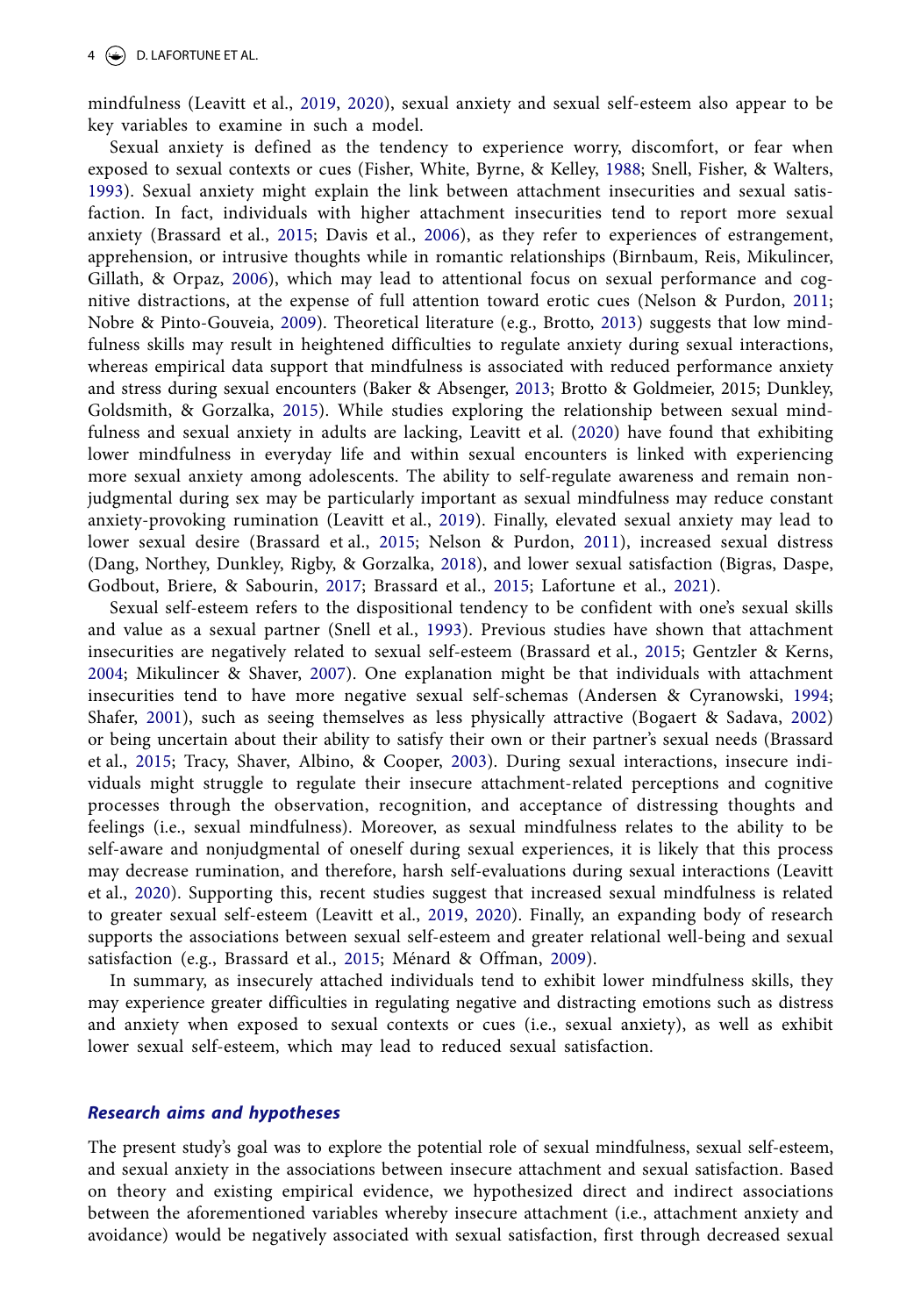mindfulness, and then through higher levels of sexual anxiety and lower levels of sexual self-esteem. In order to examine the validity of this model, we posited the following hypotheses:

**H**1 Both anxious and avoidant attachment will be negatively associated with sexual satisfaction.

**H**2 Both anxious and avoidant attachment will be negatively associated with sexual mindfulness.

**H**3 Sexual mindfulness will be negatively associated with sexual anxiety, and positively with sexual self-esteem and sexual satisfaction.

**H**4 Higher sexual anxiety and lower sexual self-esteem will be linked to lower sexual satisfaction.

<span id="page-5-3"></span>**H**5 A sequential model would explain the link between both anxious and avoidant attachment and sexual satisfaction first through sexual mindfulness, and then through sexual anxiety and sexual self-esteem.

<span id="page-5-1"></span><span id="page-5-0"></span>Given that important sociodemographic variables (e.g., gender, age, relationship status) were found to be associated with sexual satisfaction and related outcomes in the literature (e.g., Carter et al., [2020](#page-14-20); Fallis, Rehman, Woody, & Purdon, [2016](#page-14-21); Heiman et al., [2011](#page-15-19); Siann, [2013\)](#page-16-21), we examined their effects as covariates.

#### **Method**

#### *Participants and procedure*

A non-probabilistic sample of 652 French-Canadians aged 18 to 69 years old (*M* = 36.24, *S.D.* = 11.63) were recruited from the general population from March to May of 2020. Of the 652 participants who started the survey, 5%  $(n=33)$  exited after completing the consent form and 11.6% ( $n = 76$ ) dropped out at various points of the survey after having completed the sociodemographic section, leaving a final analytical sample of 543 participants (60% women). Drop-outs did not significantly differ from the remaining sample on age, gender, education level, and relationship status. The final sample's sociodemographic characteristics are presented in [Table 1.](#page-6-0)

Participants were recruited on social media (i.e., *Facebook* and *Instagram*) to complete an anonymous online survey on sexual well-being hosted on Qualtrics. Targeted advertising strategies were deployed on *Facebook* to increase the representativeness of certain subgroups (e.g., men, 18-25-year-old adults). In order to meet the inclusion criteria for the study, participants had to be at least 18 years old and have sufficient knowledge of French to complete the survey. The questionnaire took about 20 to 30 minutes to complete. Participants completing at least 70% of the survey were eligible to win a gift-card (value ranging from \$50 to \$200 CAD). The study was approved by the Université du Québec à Montréal 's Institutional Ethics Review Board.

#### *Measures*

A sociodemographic questionnaire was used to gather information on participants' characteristics (e.g., age, gender, sexual orientation, education, income, relationship status, etc.).

#### *Experiences in Close Relationships Questionnaire-12 (ECR-12)*

<span id="page-5-2"></span>The French short version of the Experiences in Close Relationships Questionnaire-12 (ECR-12; Lafontaine et al., [2016\)](#page-15-20) was used to assess attachment patterns in romantic relationships. The ECR-12 is a 12-item scale measuring two dimensions of attachment, namely attachment avoidance (6 items) and anxiety over abandonment (6 items). Participants rated their agreement to each item on a 7-point Likert scale ranging from 1 (*disagree strongly*) to 7 (*agree strongly*). Mean scores ranged from 1 to 7 on both subscales. Lower scores on both dimensions indicate more secure attachment, and higher scores on either anxious or avoidant dimensions indicate insecure attachment. Both subscales showed good internal consistency in previous samples (e.g.,  $\alpha = .79$ )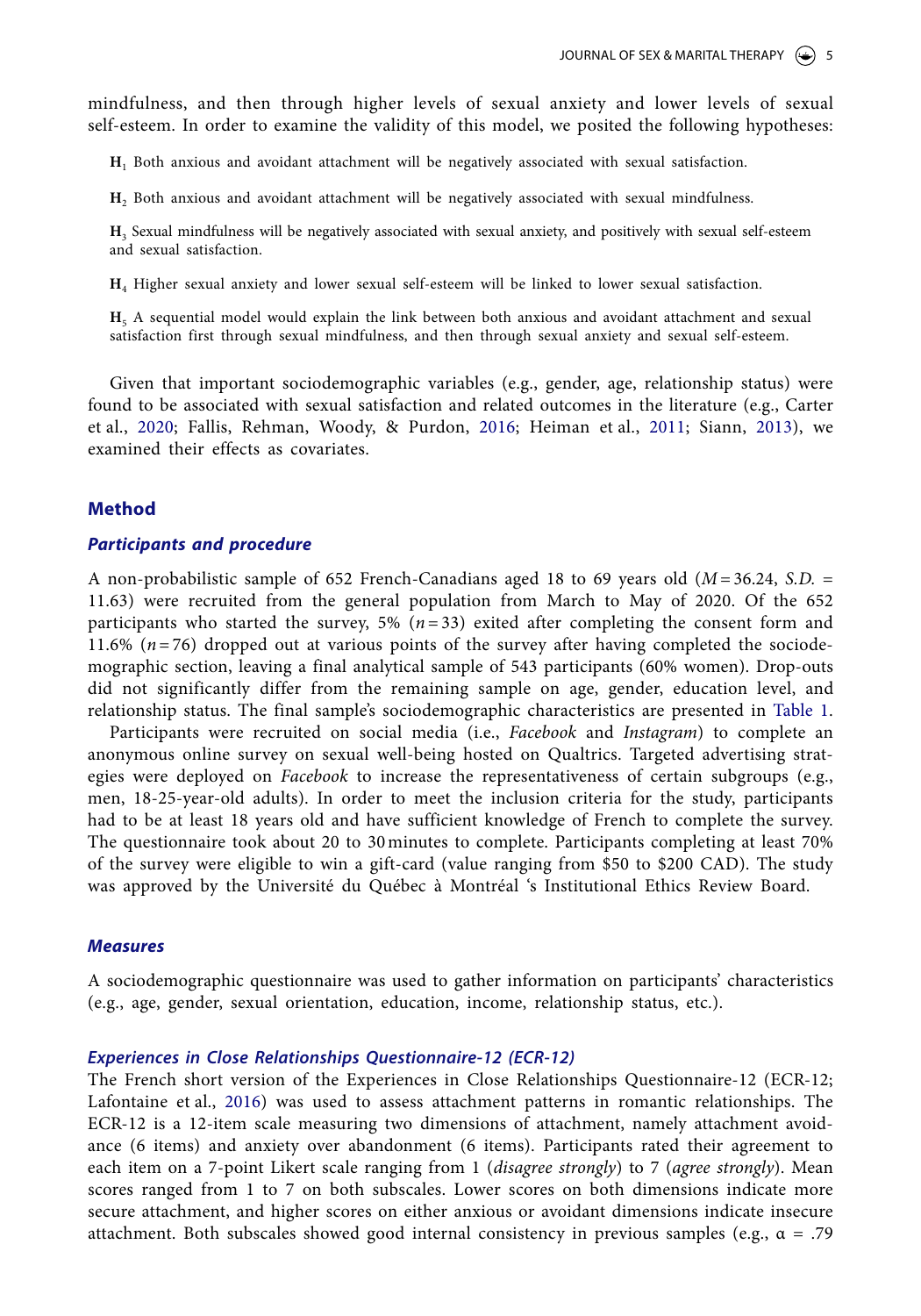# 6  $\bigodot$  D. LAFORTUNE ET AL.

<span id="page-6-0"></span>

|  |  | Table 1. Sociodemographic characteristics. |  |
|--|--|--------------------------------------------|--|
|--|--|--------------------------------------------|--|

| Characteristics                     | Participants (%) |
|-------------------------------------|------------------|
| Gender identity                     |                  |
| Women                               | 60.2             |
| Men                                 | 35.2             |
| Other (e.g., trans, non-binary)     | 4.7              |
| Sexual orientation                  |                  |
| Heterosexual                        | 70.9             |
| Gai / Lesbian                       | 9.8              |
| Bisexual / Pansexual                | 14.1             |
| Questioning                         | 2.4              |
| Other (e.g., asexual)               | 2.7              |
| Occupation                          |                  |
| Student                             | 23.8             |
| Worker                              | 59.7             |
| Unemployed                          | 4.8              |
| Other (e.g., retired)               | 11.8             |
| Education                           |                  |
| Primary school / High school        | 12.3             |
| College / Professional              | 39.8             |
| Undergraduate                       | 33.1             |
| Graduate                            | 14.7             |
| Annual income                       |                  |
| CAD\$19,999 or less                 | 22.0             |
| CAD\$20,000 - CAD\$39,999           | 23.3             |
| CAD\$40,000 - CAD\$59,999           | 21.6             |
| CAD\$60,000 or more                 | 33.3             |
| Relationship status                 |                  |
| Single                              | 31.5             |
| Relationship with a regular partner | 25.3             |
| Common-law partnership/cohabiting   | 25.6             |
| Married                             | 12.4             |
| Other (e.g., divorced)              | 5.2              |

for attachment avoidance and .87 for anxiety over abandonment; Lafontaine et al., [2016\)](#page-15-21); alpha coefficients from the present study are presented in [Table 2.](#page-6-1)

# *Sexual Mindfulness Measure (SMM)*

<span id="page-6-2"></span>The Sexual Mindfulness Measure (SMM; Leavitt et al., [2019](#page-15-7); α = .70−.78) is a 7-item scale based on the classic Five Facet Mindfulness Questionnaire (Baer et al., [2008](#page-13-16)), a validated 39-item scale measuring five dimensions of mindfulness. The SMM comprises two distinct subscales, awareness (4 items) and nonjudgement of experience (3 items), each respectively assessing these two mindfulness skills during sexual experiences. Participants indicated the extent to which they

| Variables                                        | м     | SD       |     | a Skewness-Kurtosis 1 |        |                          | $\overline{2}$ | 3      | 4         | 5         | 6                                                     |          |
|--------------------------------------------------|-------|----------|-----|-----------------------|--------|--------------------------|----------------|--------|-----------|-----------|-------------------------------------------------------|----------|
| 1. Anxious<br>Attachment                         | 4.47  | 1.51     | .88 | $-.42$                | $-.50$ | $\overline{\phantom{m}}$ | 0.03           | $-.03$ | $-.33***$ | $.28***$  | $-.20***$                                             | $-.10*$  |
| 2. Avoidant<br>Attachment                        | 2.85  | 1.30     | .86 | .54                   | $-.26$ |                          |                |        |           |           | $-0.29***$ $-0.16***$ $0.26***$ $-0.30***$ $-0.43***$ |          |
| <b>3.</b> Sexual Mindfulness 14.44<br>/Awareness |       | 3.40     |     | $.80 - .46$           | .04    |                          |                |        | $.09*$    | $-29***$  | $.50***$                                              | $.41***$ |
| 4. Sexual Mindfulness 10.10<br>/ Non-Judgment    |       |          |     | $3.02$ .75 $-.34$     | $-.55$ |                          |                |        |           | $-.50***$ | $34***$                                               | $.28***$ |
| <b>5.</b> Sexual Anxiety                         | 6.15  | 5.66 .90 |     | .82                   | $-.44$ |                          |                |        |           |           | $-.50***$                                             | $-54***$ |
| <b>6.</b> Sexual Self-esteem                     | 10.76 | 5.35 .93 |     | $-.28$                | $-.75$ |                          |                |        |           |           |                                                       | $.50***$ |
| <b>7.</b> Sexual Satisfaction                    | 25.35 | 6.48     | .90 | $-.60$                | .05    |                          |                |        |           |           |                                                       |          |

<span id="page-6-1"></span>

*Note*.

 $*$ *p* < .05.

\*\**p* < .01.

 $***p$  < .001.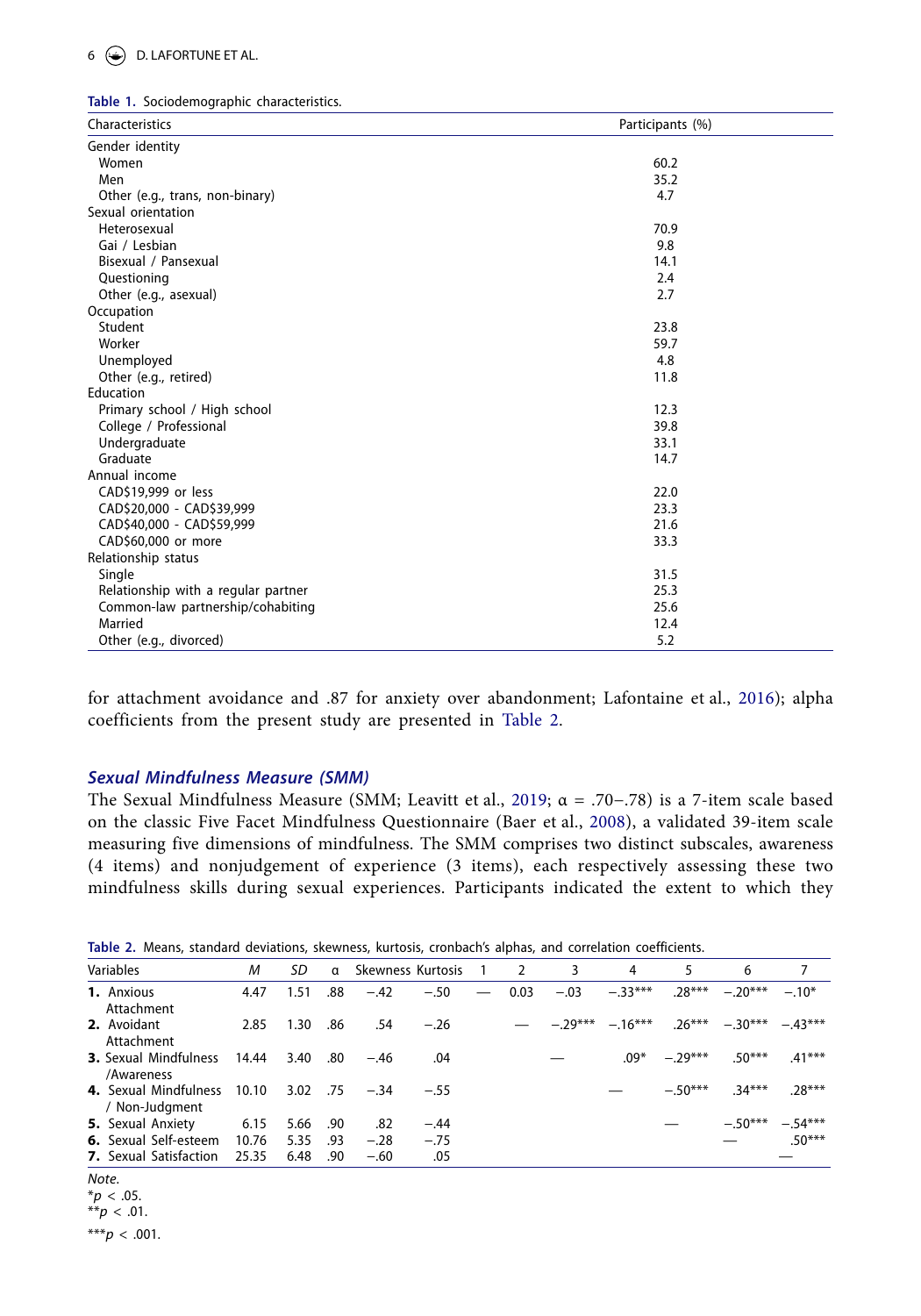experienced mindfulness during sexual encounters (e.g., *I pay attention to sexual sensations*") on a 5-point scale ranging from 1 (*never or rarely true)* to 5 *(very often or always true).* Summed scores ranged from 4 to 20 on the awareness subscale, and from 3 to 15 on the nonjudgment subscale, with higher scores reflecting greater sexual mindfulness. For the purpose of this study, we rigorously translated the English version of the SMM into French using the back-translation method (Vallerand, [1989\)](#page-17-3), and treated the two components of the SMM (i.e., awareness and nonjudgment) as distinct variables in the tested model.

### <span id="page-7-9"></span>*Multidimensional Sexuality Questionnaire (MSQ)*

<span id="page-7-6"></span>Two 5-item subscales of the Multidimensional Sexuality Questionnaire (MSQ; Snell et al., [1993;](#page-16-22) translated into French by Ravart, Trudel, & Turgeon, [2000](#page-16-23)) were used to measure sexual anxiety and sexual self-esteem. Participants rated each item on a Likert scale ranging from 1 (*not at all characteristic of me*) to 5 (*very characteristic of me*). Items included "*I feel anxious when I think about the sexual aspects of my life*" and "*I am confident about myself as a sexual partner*". Summed scores ranged from 4 to 20 on each subscale. Higher sexual self-esteem scores reflect greater sexual self-esteem, whilst higher sexual anxiety scores indicate an increased propensity to experience anxiety in sexual contexts. Both subscales showed satisfactory internal consistency in previous samples (e.g.,  $\alpha = .77$  for sexual anxiety and .84 for sexual self-esteem; Brassard et al., [2015\)](#page-14-5).

# *Global Measure of Sexual Satisfaction (GMSEX)*

<span id="page-7-4"></span><span id="page-7-1"></span>The French version of the Global Measure of Sexual Satisfaction (GMSEX; Bois, Bergeron, Rosen, McDuff, & Grégoire, [2013;](#page-13-17)  $\alpha = .92$ ) was used to assess overall sexual satisfaction (i.e., the subjective evaluation of the positive and negative aspects of one's sexual relationship, and subsequent affective response to this evaluation; Lawrance & Byers, [1992\)](#page-15-22). Participants rated their sexual relationships on five 7-point bipolar scales: bad-good, unpleasant-pleasant, negative-positive, unsatisfying-satisfying, and worthless-valuable. Mean scores ranged from 5 to 35, with lower scores reflecting lower sexual satisfaction.

# *Data analysis*

#### *Preliminary analyses*

Descriptive and correlational (Pearson) analyses were performed on SPSS v26 to examine the sample distribution, means, standard deviations, and associations between all variables included in the model (see [Table 2\)](#page-6-1). Cronbach's alphas were calculated to estimate each measure's internal consistency.

#### *Path analyses*

<span id="page-7-8"></span><span id="page-7-7"></span><span id="page-7-5"></span><span id="page-7-3"></span><span id="page-7-2"></span><span id="page-7-0"></span>The hypothesized sequential mediation model was tested with path analyses using M*plus*, version 8.4 (Muthén & Muthén, 1998–2017). Missing data were accounted for through the use of *Full Information Maximum Likelihood* (FIML). Little's ([1988](#page-15-23)) Missing Completely at Random (MCAR) test was non-significant,  $\chi^2[22]$  ( $N=543$ ) = 22,  $p = .151$ , which means that there was no evidence to suggest that the data were not MCAR. M*plus* is robust to non-independence of observations through the use of the maximum likelihood estimator (MLR; Muthén & Muthén, 1998–2017). Model fit was tested by examining the following indices: the Root Mean Square Error of Approximation (RMSEA; Steiger, [1990](#page-16-24)), the Comparative Fit Index (CFI; Bentler & Bonett, [1980](#page-13-18)), the chi-square statistic and the ratio of chi-square to degrees of freedom  $(\chi^2/df)$ , and the Standardized Root Mean Residual (SRMR). Goodness-of-fit is determined by a combination of a non-statistically significant chi-square value, a CFI value of .90 or higher, RMSEA value below .06, SRMR value below .08, and a ratio of chi-square to degrees of freedom that is lower than three (Hu & Bentler, [1999;](#page-15-24) Kline, [2016;](#page-15-25) Ullman & Bentler, [2003\)](#page-17-4).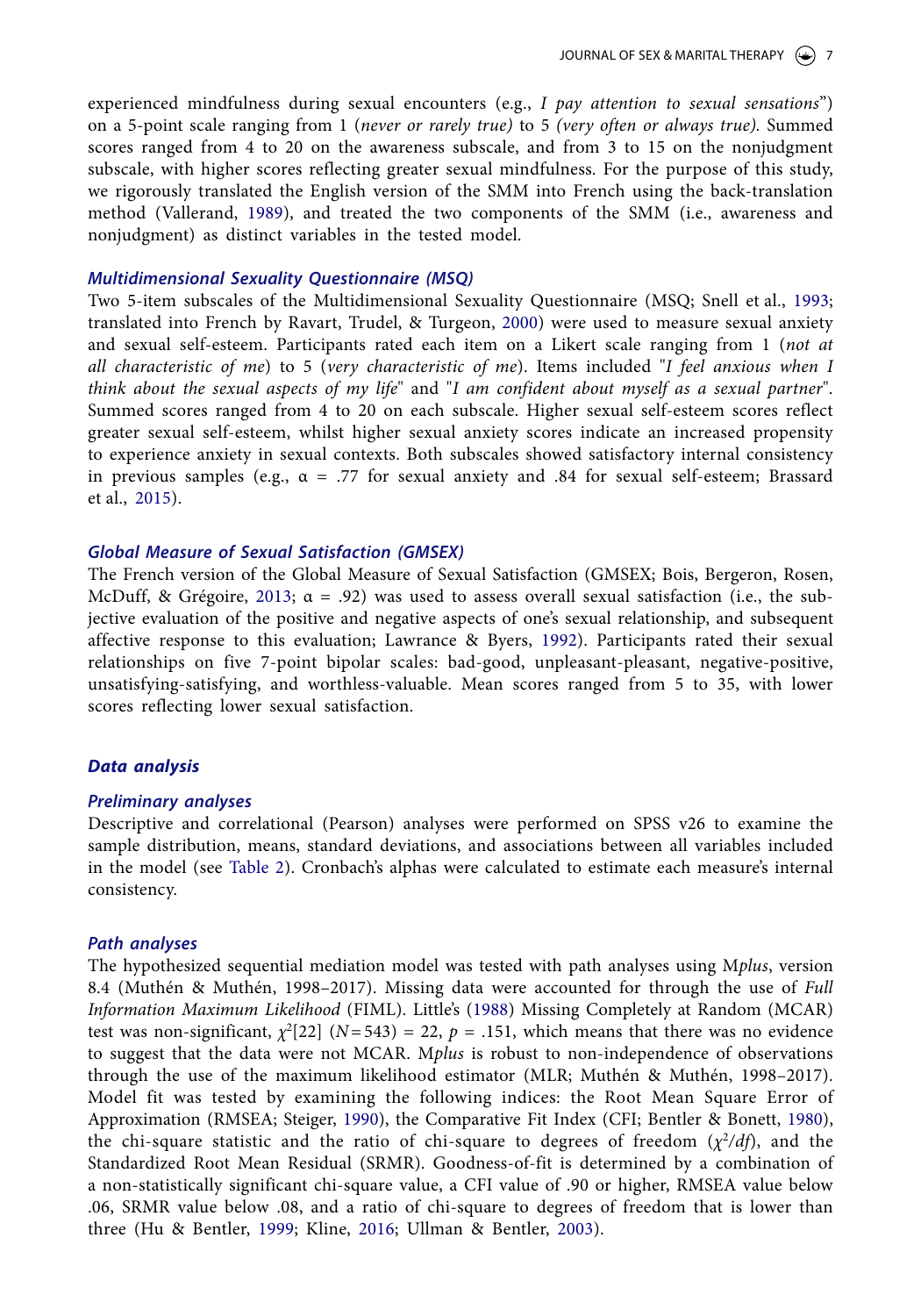# $8 \leftrightarrow$  D. LAFORTUNE ET AL.

<span id="page-8-1"></span>Bootstrap 95% confidence intervals computing 10,000 samples (MacKinnon & Fairchild, [2009\)](#page-15-26) were used in order to examine the indirect effects of sexual mindfulness (awareness and nonjudgment), sexual anxiety, and sexual self-esteem between insecure attachment patterns and sexual satisfaction. We tested for both the magnitude and significance of direct effects (e.g., path coefficients from attachment avoidance to sexual satisfaction) and indirect effects (e.g., the product of the path coefficients from attachment anxiety to sexual mindfulness, from sexual mindfulness to sexual self-esteem and anxiety, from sexual self-esteem and anxiety to sexual satisfaction). For all tested pathways, standardized direct, specific indirect, total indirect and total effects were estimated. The initial model was first tested with no constraints and with all paths being tested. As per Garson's [\(2014\)](#page-14-22) recommendations, non-significant paths were dropped one at a time and changes on estimates, coefficients, and model fit were meticulously noted. Moreover, alternative models were also tested (e.g., where sexual anxiety and sexual self-esteem precede sexual mindfulness), but were discarded as the resulting fit indices were poorer than those of the proposed model and did not concur with existing theoretical and empirical evidence.

<span id="page-8-2"></span><span id="page-8-0"></span>Group comparisons (i.e., *t*-tests and one-way analyses of variance) and linear regressions were conducted to examine potential links between the sociodemographic variables (i.e., age, gender, sexual orientation, gender modality, education, income, and relationship status) and sexual satisfaction. The sociodemographic variables that were significantly correlated with sexual satisfaction were added as control variables in the model, and their effects on sexual satisfaction and model fit were examined (Muthén, [2010](#page-16-25)). Gender was also added as a control variable in the model in order to reduce its confounding effects and examine its associations with all estimated variables and its effect on the model's fit.

#### **Results**

#### *Preliminary analyses*

Descriptive statistics (i.e., means, standard deviations, skewness, kurtosis, and Cronbach's alphas) and bivariate correlations pertaining to the study variables are reported in [Table 2.](#page-6-1) Correlation analyses supported our hypotheses regarding the relationships between the study variables  $(H_{1-4})$ , as statistically significant intercorrelations were found between insecure attachment and other psychosexual variables in the expected directions (i.e., negatively to sexual mindfulness, positively to sexual anxiety, negatively to sexual self-esteem, negatively to sexual satisfaction).

Group comparisons (i.e., *t*-test, one-way analysis of variance) and linear regressions between sexual satisfaction and sociodemographic variables revealed few significant associations. Results indicated that sexual satisfaction scores did not differ across gender (i.e., women, men, non-binary), gender modality (i.e., cisgender or transgender), sexual orientation (i.e., heterosexual, gay/lesbian, bisexual/pansexual, questioning, other), annual income, and education level. However, a significant negative association was observed between age and sexual satisfaction,  $β = -.12, F(1, 539) = 8.07, p = .005, R<sup>2</sup> = .015,$ with older participants reporting less sexual satisfaction, though with a small effect size. Data also revealed that sexual satisfaction scores differed across single and partnered participants,  $t(512) = -$ 6.02,  $p < .001$ , with participants currently in a relationship reporting higher levels of sexual satisfaction  $(M=26.5, SD=6.0)$  than single participants  $(M=23.0, SD=6.6)$ , with a moderate effect size  $(\eta^2 = .07)$ . Sociodemographic variables that were significantly associated with sexual satisfaction (i.e., age and relationship status), as well as gender, were added as covariates in the hypothesized model to control their effects on the associations between insecure attachment, mediators, and sexual satisfaction in order to assess the generalizability of the model across participants.

#### *Integrative path analysis model*

The direct paths from attachment avoidance and attachment anxiety to sexual satisfaction were found to be significant, β = −.43, *SE* = .04, 95% CI [- .51, −.35], *p* < .001 and β = −.08, *SE* =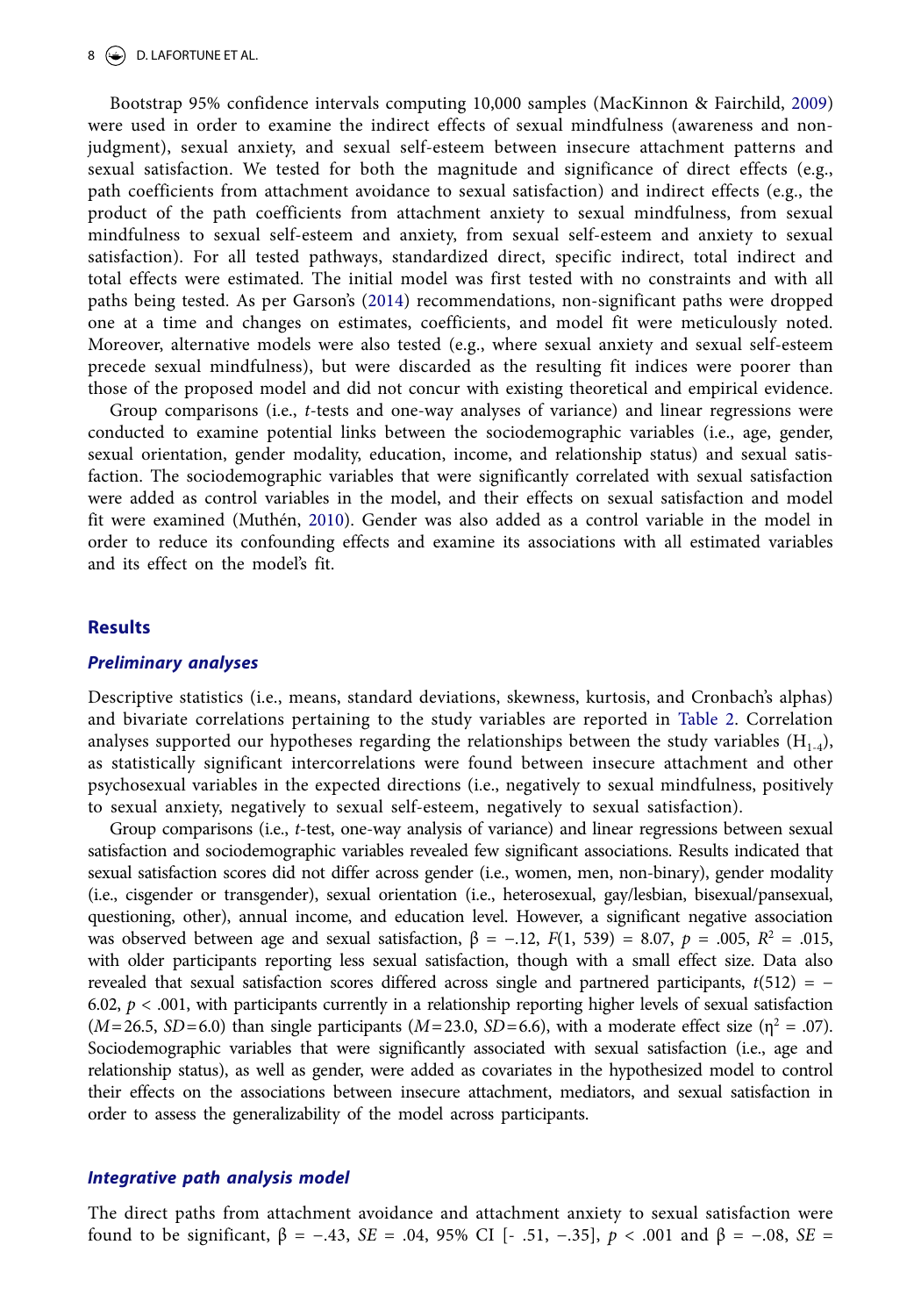.04, 95% CI [- .17, −.00], *p* = .047, respectively, showing negative associations (H1). These direct paths explained 19.1% of the variance in sexual satisfaction.

Insecure attachment was significantly associated with sexual mindfulness  $(H_2)$ , which in turn was significantly associated with sexual anxiety and sexual self-esteem  $(H_3)$ , which in turn was associated with sexual satisfaction  $(H<sub>4</sub>)$ . Then, the sequential integrative model was tested in path analyses, adding sexual mindfulness, sexual anxiety, and sexual self-esteem, which fitted the data: CFI = 1.000, RMSEA = .000, CI [.000; .058],  $\chi^2[4] = 3.131$ ,  $p = .536$ , Ratio  $\chi^2/df = .783$ , SRMR = .013 ( $H<sub>5</sub>$ ). Only significant direct paths were included in the final model and presented in Figure [1.](#page-9-0) Confidence intervals and the significance levels of all significant indirect paths are detailed in [Table 3.](#page-10-0) Overall, the model accounted for 44.1% of the variance in sexual satisfaction.

Avoidant attachment was sequentially linked to sexual satisfaction (see [Table 3](#page-10-0) for the indirect effects) through sexual mindfulness (both awareness and nonjudgment), sexual self-esteem, and sexual anxiety. The direct path from attachment avoidance to lower sexual satisfaction also remained significant,  $β = -.24$ ,  $SE = .04$ ,  $95\%$  CI [- .31, -.17],  $p = .002$  (H<sub>5</sub>). As such, heightened attachment avoidance was associated with lower sexual mindfulness (awareness and nonjudgment), lower sexual self-esteem, higher sexual anxiety, and lower sexual satisfaction. The indirect effects through sexual mindfulness (awareness and nonjudgment), sexual anxiety, and sexual self-esteem were significant, with significant bootstrap confidence intervals.

Attachment anxiety was associated with lower sexual mindfulness (nonjudgment only), which in turn was associated with lower sexual self-esteem and higher sexual anxiety, which in turn were associated with lower sexual satisfaction. The direct path from attachment anxiety to sexual satisfaction became nonsignificant in this integrative model,  $β = .05$ ,  $SE = .04$ ,  $95%$  CI [- .02, .13],  $p = .142$ , suggesting this relation is fully explained by the indirect effects (H<sub>5</sub>). The indirect effects through sexual mindfulness (nonjudgment), sexual anxiety, and sexual self-esteem were significant, with significant bootstrap confidence intervals (see [Table 3](#page-10-0)).

The models were re-run with the covariates (i.e., age, gender) to assess the model's generalizability across participant characteristics. Age was significantly associated with sexual satisfaction, β = −.15, *SE* = .03, 95% CI [- .22, −.09], *p* < .001. Gender was dichotomized (i.e., identified as woman  $= 0$  or as man  $= 1$ ), to control for its effect on each of the estimated variables. Other-identified individual (e.g., non-binary or fluid) were withdrawn for this particular analysis as the limited number of individuals limited the possibility to analyze and compare their results with sufficient statistical power. Finally, the model's invariance for relationship status (i.e., single versus partnered) was tested using the rescaled − 2 log likelihood difference test (Satorra & Bentler, 2010). The model with all paths constrained to be equal across groups was estimated and then compared with the baseline model (i.e., all paths allowed to be freely estimated). A chi-square difference test was used to determine whether decreases in model fit were significant



<span id="page-9-0"></span>**Figure 1.** The mediating role of sexual mindfulness, sexual anxiety, and sexual self-esteem in the link between insecure attachment and sexual satisfaction.

*Note.* All solid lines were significant at *p < .001*.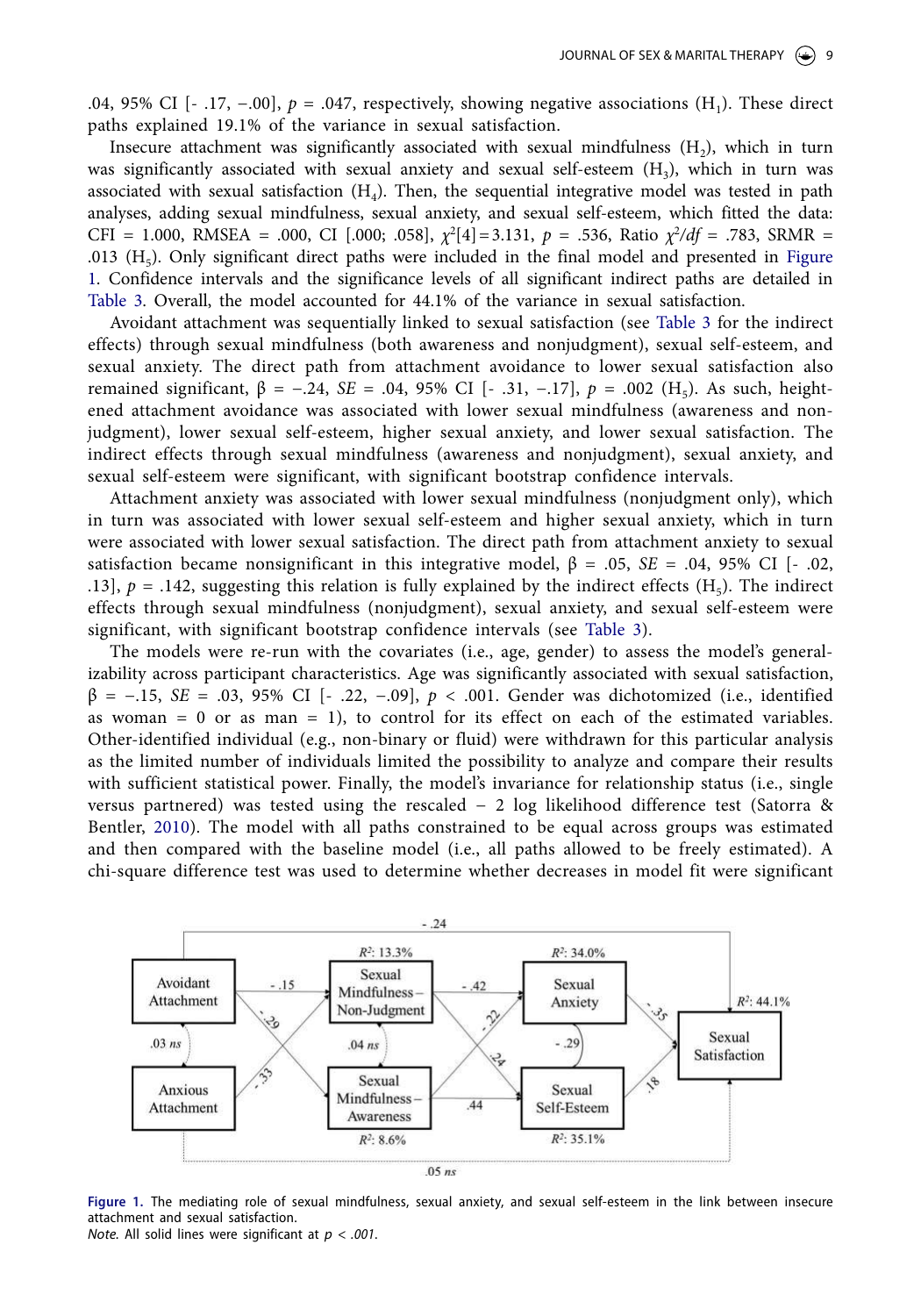<span id="page-10-0"></span>

| Table 3. Standardized estimates of indirect effects with 95% confidence intervals. |  |  |  |  |  |  |
|------------------------------------------------------------------------------------|--|--|--|--|--|--|
|------------------------------------------------------------------------------------|--|--|--|--|--|--|

| Indirect paths                                      | Estimate $(\beta)$ | Standard Error (SE) | 95% CI           | р      |
|-----------------------------------------------------|--------------------|---------------------|------------------|--------|
| $AV \rightarrow SA \rightarrow SS$                  | $-.044$            | .014                | $[-.072, -.016]$ | .002   |
| $AV \rightarrow SMA \rightarrow SS$                 | $-.044$            | .013                | $[-.070, -.017]$ | .001   |
| AV $\rightarrow$ SSE $\rightarrow$ SS               | $-.025$            | .010                | $[-.044, -.006]$ | .010   |
| $AV \rightarrow SMA \rightarrow SA \rightarrow SS$  | $-.022$            | .006                | $[-.034, -.010]$ | < .001 |
| $AV \rightarrow SMJ \rightarrow SA \rightarrow SS$  | $-.022$            | .007                | $[-.035, -.008]$ | .002   |
| $AV \rightarrow SMA \rightarrow SSE \rightarrow SS$ | $-.024$            | .007                | $[-.038, -.009]$ | .002   |
| $AV \rightarrow SMJ \rightarrow SSE \rightarrow SS$ | $-.006$            | .003                | $[-.012, -.001]$ | .024   |
| $AX \rightarrow SA \rightarrow SS$                  | $-.046$            | .014                | $[-.072, -.019]$ | .001   |
| $AX \rightarrow SSE \rightarrow SS$                 | $-.018$            | .008                | $[-.034, -.002]$ | .029   |
| $AX \rightarrow SMJ \rightarrow SA \rightarrow SS$  | $-.048$            | .009                | $[-.067, -.030]$ | < .001 |
| $AX \rightarrow SMJ \rightarrow SSE \rightarrow SS$ | $-.014$            | .005                | $[-.024, -.004]$ | .006   |

*Note*. Standardized maximum likelihood estimates are presented. Bootstrap confidence intervals were all significant. AV = Attachment Avoidance, AX = Attachment Anxiety, SMA = Sexual Mindfulness Awareness, SMJ = Sexual Mindfulness non-Judgment, SA =Sexual Anxiety, SSE =Sexual Self-Esteem, SS=Sexual Satisfaction.

between models. Result of  $\Delta \chi^2$  test was non-significant ( $\Delta \chi^2 = 16,20$ ;  $p = 0,369$ ), suggesting model invariance across relationship status (Putnick & Bornstein, 2016). Results also revealed that controlling for these variables did not change the significance nor the strength of the associations between the study variables, and did not affect model fit, with similar explained variance in sexual satisfaction (from 43.4% to 47.7%).

#### **Discussion**

The aim of the present study was to examine the direct and indirect associations between attachment and sexual satisfaction through sexual mindfulness, sexual anxiety, and sexual self-esteem in an adult sample from the general population. Results suggest that attachment insecurities are related to lower sexual satisfaction, both directly and indirectly. Indeed, part of this association could be attributed to lower sexual mindfulness, heightened sexual anxiety, and lower sexual self-esteem. By examining proximal associations with sexual mindfulness skills, our results went a step further than prior research, as previous models had not included mindfulness (e.g., Brassard et al., [2015;](#page-14-5) Davis et al., [2006](#page-14-11); Péloquin et al., 2014; Timm & Keiley, [2011\)](#page-17-5) or explored the role of dispositional rather than sexual mindfulness (e.g., Kimmes, Durtschi, & Fincham, [2017](#page-15-27); McDonald et al., [2016;](#page-15-28) Vilarinho, [2017\)](#page-17-6).

<span id="page-10-4"></span><span id="page-10-3"></span><span id="page-10-2"></span><span id="page-10-1"></span>Analyses supported our hypotheses regarding the relationships between studied variables, as significant links were found between insecure attachment, intermediary variables, and sexual satisfaction in the expected directions, replicating previous findings (Brassard et al., [2015;](#page-14-5) Davis et al., [2006;](#page-14-23) Leavitt et al., [2019\)](#page-15-7). Moreover, this study provides primary insight on the relationships between sexual mindfulness – an emerging and promising concept in sex research (Adam et al., [2015](#page-13-19); Leavitt et al., [2019\)](#page-15-7) – and insecure attachment and sexual anxiety among adults. Firstly, both higher levels of anxious and avoidant attachment appear to be negatively associated with sexual mindfulness, consistently with previous data on dispositional mindfulness (Stevenson et al., [2017](#page-16-1)), suggesting that sexual and dispositional mindfulness show similar patterns in relation to insecure attachment. Secondly, sexual mindfulness awareness and nonjudgment scores respectively have medium and strong negative associations with sexual anxiety, partially replicating findings among adolescents (Leavitt et al., [2020\)](#page-15-8), but in an adult sample. Although preliminary, these findings support the idea that sexual mindfulness might play a role in decreasing ruminations, apprehensions, and, more broadly, anxious responses surrounding sexual interactions or cues (Leavitt et al., [2020\)](#page-15-8).

Our findings suggest that the association between attachment anxiety and lower sexual satisfaction is explained by lower sexual mindfulness (nonjudgment), higher sexual anxiety, and lower sexual self-esteem. In other words, individuals who are more apprehensive of rejection from their partner and who hold more negative self-perceptions may be more likely to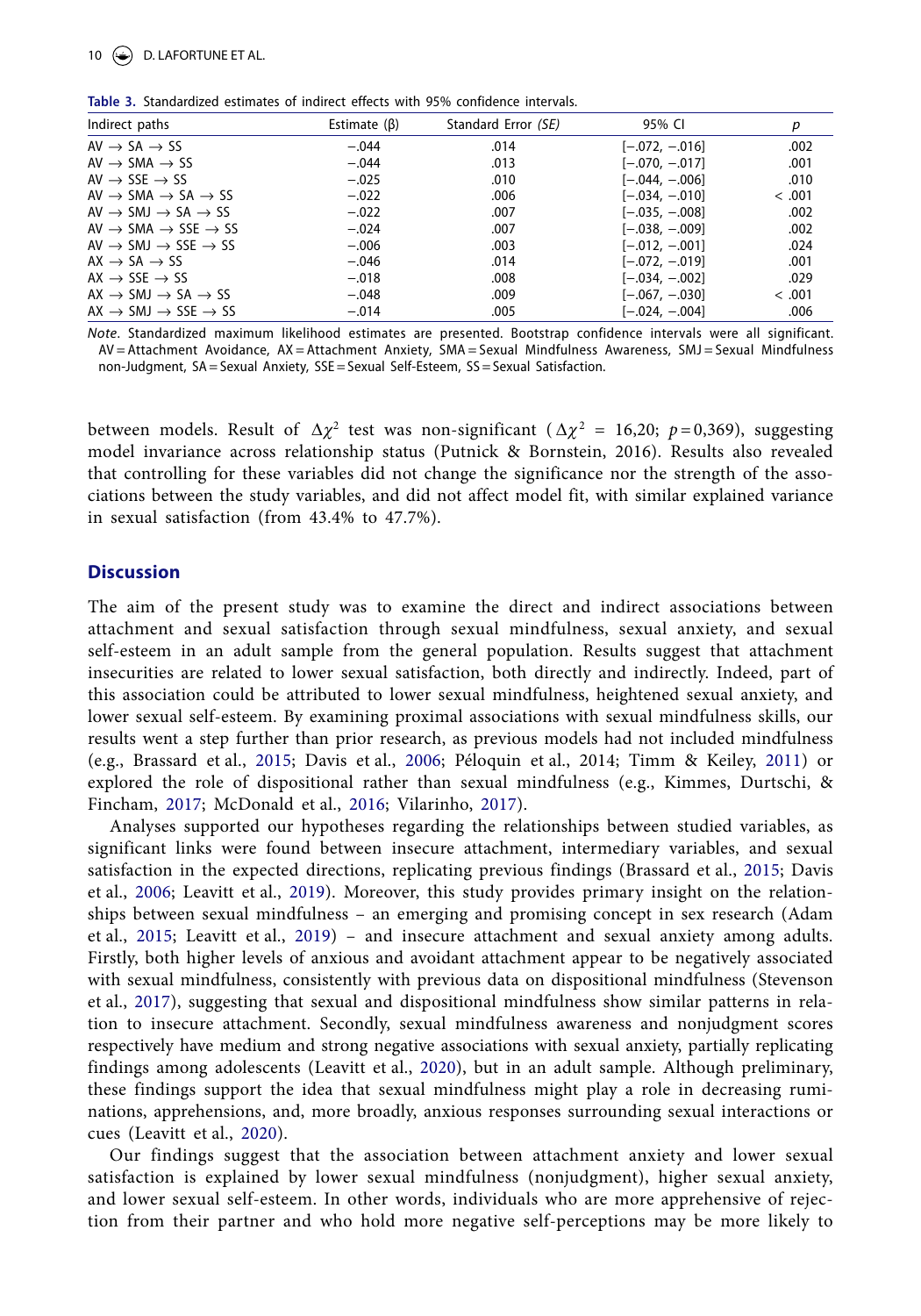<span id="page-11-5"></span>be affected by intrusive and negative thoughts during sex, which then impair their sexual satisfaction. As anxiously attached individuals may experience distressful intrusive thoughts related to sexual encounters (Birnbaum et al., [2006](#page-13-20)), such as fear of rejection (Brennan et al., [1998](#page-14-24)) or of infidelity (Schachner & Shaver, [2002](#page-16-26)), or insecurities related to physical attractiveness (Bogaert & Sadava, [2002;](#page-13-21) Brassard et al., [2015\)](#page-14-25), it is plausible that remaining in an accepting and nonjudgemental stance during sexual experiences might be challenging. Indeed, our data suggest that lower nonjudgment scores are in turn related to greater sexual anxiety and lower self-esteem, and in turn to lower sexual satisfaction, potentially because of a limited ability to experience pleasure-oriented sex due to apprehension and self-depreciation (e.g., Birnbaum, [2007](#page-13-22); Dewitte, [2012;](#page-14-26) Leavitt et al., [2019\)](#page-15-7). Along with previous data (Leavitt et al., [2019](#page-15-29), [2020\)](#page-15-30), this study's findings support the idea that one's ability to remain self-aware and nonjudgmental during sexual experiences may be a protective factor against negative self-evaluations and insecurities regarding one's value in socio-sexual contexts. However, further research is required to confirm the direction of these associations.

<span id="page-11-3"></span>Lower sexual mindfulness (awareness and nonjudgment), higher sexual anxiety, and lower sexual self-esteem partially explained the associations between avoidant attachment and lower sexual satisfaction. Since attachment avoidance is marked by the avoidance of intimacy-related thoughts and feelings (Mikulincer & Shaver, [2003\)](#page-16-27), the distress engendered by physical and emotional intimacy may lead to a lower mindfulness disposition (Stevenson et al., [2017\)](#page-16-1), which seems replicated in our sample when we specifically explored mindfulness skills during sexual encounters. This may translate into an inability to connect to one's emotions (Goodall et al., [2012](#page-14-27)) as well as with one's partner during intimate contexts (Hazan & Shaver, [1987](#page-15-31)), thus increasing preoccupations and anxiety surrounding one's sexuality and negatively impacting self-perceived value as a sexual partner, which may ultimately impair sexual satisfaction. However, the significant direct link between higher attachment avoidance and lower sexual satisfaction suggests that other possible mechanisms are probably involved. Future research testing more complex mediation models in longitudinal designs could examine whether difficulties with sexual assertiveness, relational commitment, and intimacy or sexual avoidance play mediating roles in this association.

<span id="page-11-7"></span><span id="page-11-6"></span><span id="page-11-4"></span><span id="page-11-2"></span><span id="page-11-1"></span><span id="page-11-0"></span>Since this study's findings suggest that attachment and sexual mindfulness might play a role in fostering sexual satisfaction, our results allow to put forth some avenues for sex therapists who specifically work with clients seeking to improve their sexual satisfaction. Firstly, it might be important to consider attachment insecurities when assessing and treating individuals presenting low sexual satisfaction. In certain cases, attachment-focused therapeutic interventions, such as Emotionally Focused Therapy (Johnson, [2019\)](#page-15-32), could be fruitful as they aim to foster a secure attachment base within a romantic relationship, where both partners can solidify their trust for one another. In turn, this could alleviate attachment-related distress and its impact on relational and sexual satisfaction (Birnbaum & Reis, [2019](#page-13-23); Burgess et al., 2016). Secondly, developing sexual mindfulness skills may foster one's awareness of one's own attachment reactions, along with the metacognition that is needed to observe one's mental states as they emerge during sexual activity without judgment, allowing for a better control of one's reactions to those internal state (e.g., awareness of one's window of comfort in sexual contexts, embracing embodied sexual sensations, defusion from critical internal discourse regarding performance, etc.). As research on sexual mindfulness is still in its early stages, more empirical evidence is required. Our findings also echo clinical evidence (Caldwell & Shaver, [2015](#page-14-28); Cordon, Brown, & Gibson, [2009\)](#page-14-29) that suggest that mindfulness-based programs may be a promising approach to improve stress-related coping strategies and mitigate the manifestations of insecure attachment, such as hypervigilance or emotional dysregulation, that may arise in sexual contexts as sexual anxiety or self-esteem concerns. However, it remains to be determined whether validated mindfulness-based treatments, such as Mindfulness-Based Stress Reduction Therapy (Teasdale, Segal, & Williams, [1995](#page-17-7)) or Mindfulness-Based Cognitive Therapy (Segal, Williams, & Teasdale, [2002](#page-16-28)), could positively impact sexual satisfaction through the modulation of perceptions and cognitive processes related to insecure attachment. Finally, if several mindfulness-based programs have been used for or adapted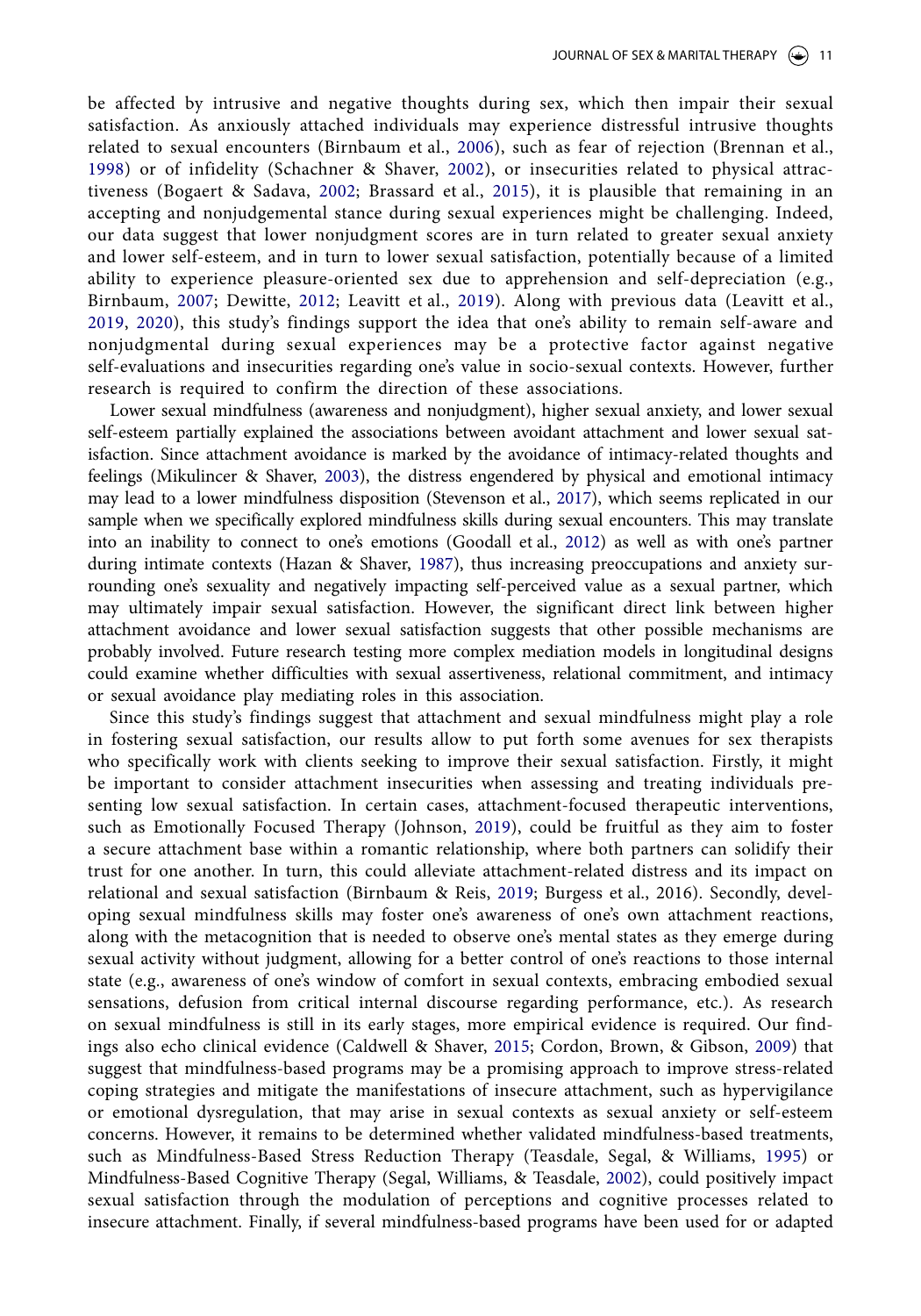<span id="page-12-2"></span><span id="page-12-1"></span>to low sexual satisfaction or sexual difficulties (e.g., sexual desire and arousal disorders, erectile dysfunction, genito-pelvic pain; Brotto, Chivers, Millman, & Albert, [2016](#page-14-30); Bossio, Basson, Driscoll, Correia, & Brotto, [2018](#page-13-24)), specific programs explicitly aiming to enhance sexual mindfulness are yet to be developed.

<span id="page-12-3"></span><span id="page-12-0"></span>Although the present study provides a significant contribution to the sexual wellbeing literature, certain limitations should be noted. The first limitation pertains to the study's cross-sectional design, which prevents conclusions from being drawn regarding the causality and directionality of the relationships between the examined variables. For instance, while attachment security may contribute to one's increased mindfulness and sexual satisfaction, is is also possible that an individual may become more insecure and less mindful due to persistently low sexual satisfaction and to sexual encounters that are consistently marked by sexual anxiety and low sexual self-esteem (Stevenson et al., [2017](#page-16-29); Zhou, Lin, Li, Du, & Xu, [2020\)](#page-17-8). The postulated directionality was empirically, and theoretically driven and future work should test the longitudinal associations to confirm this directionality, as well as provide alternatives models. Secondly, this study used self-reported data on a self-selected sample. Thus, the results may be prone to biases such as shared method variance, social desirability, and recall biases (Boislard & Poulin, [2015\)](#page-13-25). Thirdly, this research focuses solely on sexual satisfaction as the distal outcome. Future research should examine the relationships between sexual mindfulness and sexual functioning to explore its applicability and relevance in clinical practice (i.e., assessment and treatment of sexual dysfunctions). Fourthly, the sample was not representative of the general population (e.g., predominantly women), limited to the French-Canadian population, and was recruited during the peak period of the COVID-19 pandemic, the latter of which affected many people's intimate relationships (e.g., parents who had their children at home during the pandemic), thus affecting the findings' generalizability. Finally, while our model explained a substantial proportion of variance in sexual satisfaction (44.1%), the amount of unexplained variance prompts us to explore additional mechanisms that may explain the associations between insecure attachment and sexual satisfaction.

# **Conclusion**

To summarize, our results suggest that lower sexual mindfulness and sexual self-esteem, and higher sexual anxiety account for the relationship between insecure attachment and sexual dissatisfaction. As such, forming a secure bond with our sexual partner(s) as well as fostering our own capacity to be fully present and nonjudgemental within a sexual context seem to be key components of a more fulfilled sex life, resulting in heightened sexual satisfaction.

# **Acknowledgments**

This research was supported by the Faculty of Social Sciences of the Université du Québec à Montréal. The authors wish to thank Jill Vandermeerschen and Cloé Canivet for their assistance in data analysis, and Léa Séguin for her assistance in the translation process. The authors wish to thank Cloé Canivet and Jill Vandermeerschen for their assistance in data analysis.

# **Compliance with ethical standards**

#### **Disclosure statement**

No potential conflict of interest was reported by the authors.

# **Ethical approval**

All procedures involving human participants performed in this study were approved by the Université du Québec à Montréal Institutional Ethics Review Board (certificate number: 4025\_e\_2020).

The manuscript has not been previously published and is not currently under consideration elsewhere.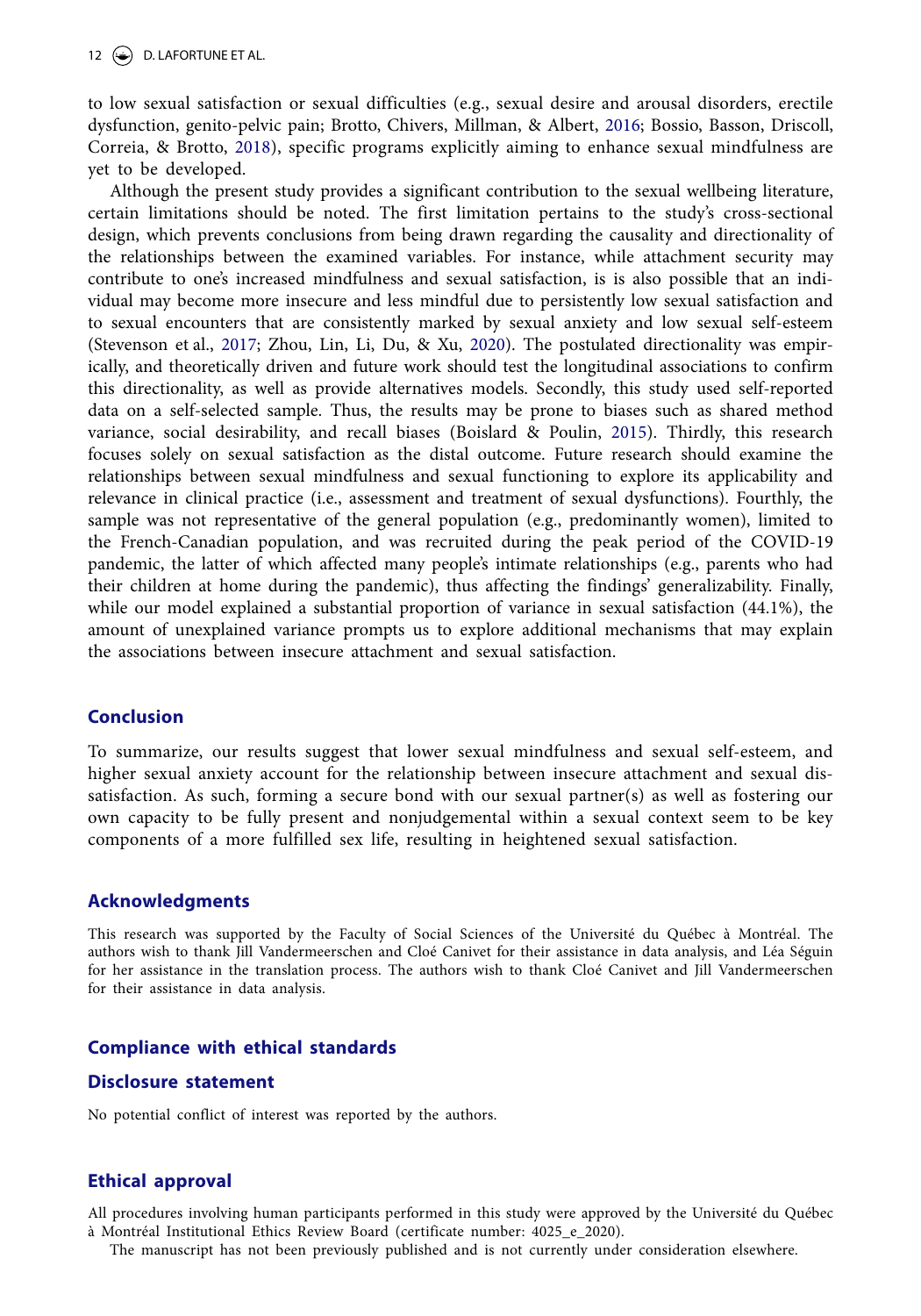# **Funding**

This research was supported by the Faculty of Social Sciences of the Université du Québec à Montréal.

# **ORCID**

David Lafortune **D** <http://orcid.org/0000-0003-2256-2584> Marianne Girard D <http://orcid.org/0000-0003-4728-2749> Roxanne Bolduc D <http://orcid.org/0000-0003-3474-465X> Marie-Aude Boislard D <http://orcid.org/0000-0003-3628-348X> Natacha Godbout D <http://orcid.org/0000-0002-2997-5237>

## **References**

- <span id="page-13-19"></span><span id="page-13-7"></span>Adam, F., Geonet, M., Day, J., & de Sutter, P. ([2015](#page-3-0)). Mindfulness skills are associated with female orgasm. *Sexual and Relationship Therapy*, *30*(2), 256–267. doi:[10.1080/14681994.2014.986085](https://doi.org/10.1080/14681994.2014.986085)
- <span id="page-13-1"></span>Ainsworth, M. S., Blehar, M. C., Waters, E., & Wall, S. ([1978](#page-2-0)). *Patterns of attachment: A psychological study of the strange situation*. Hillsdale, NJ: Erlbaum.
- <span id="page-13-14"></span>Andersen, B. L., & Cyranowski, J. M. [\(1994](#page-4-0)). Women's sexual self-schema. *Journal of Personality and Social Psychology*, *67*(6), 1079. doi[:10.1037/0022-3514.67.6.1079](https://doi.org/10.1037/0022-3514.67.6.1079)
- <span id="page-13-8"></span>Arora, N., & Brotto, L. A. [\(2017\)](#page-3-1). How does paying attention improve sexual functioning in women? A Review of Mechanisms. *Sexual Medicine Reviews*, *5*(3), 266–274. doi[:10.1016/j.sxmr.2017.01.005](https://doi.org/10.1016/j.sxmr.2017.01.005)
- <span id="page-13-9"></span>Atkinson, B. J. ([2013](#page-3-2)). Mindfulness training and the cultivation of secure, satisfying couple relationships. *Couple and Family Psychology: Research and Practice*, *2*(2), 73–94. doi:[10.1037/cfp0000002](https://doi.org/10.1037/cfp0000002)
- <span id="page-13-16"></span>Baer, R. A., Smith, G. T., Lykins, E., Button, D., Krietemeyer, J., Sauer, S., & Williams, J. M. G. ([2008\)](#page-6-2). Construct validity of the five facet mindfulness questionnaire in meditating and nonmeditating samples. *Assessment*, *15*(3), 329–342. doi:[10.1177/1073191107313003](https://doi.org/10.1177/1073191107313003)
- <span id="page-13-12"></span>Baker, A. C., & Absenger, W. ([2013\)](#page-4-1). Sexual Wellness Enhancement and Enrichment Training (SWEET): A hypothetical group model for addressing sexual health and wellbeing. *Sexual and Relationship Therapy*, *28*(1–2), 48–62. doi:[10.1080/14681994.2013.770142](https://doi.org/10.1080/14681994.2013.770142)
- <span id="page-13-10"></span>Barnes, S., Brown, K. W., Krusemark, E., Campbell, W. K., & Rogge, R. D. [\(2007](#page-3-3)). The role of mindfulness in romantic relationship satisfaction and responses to relationship stress. *Journal of Marital and Family Therapy*, *33*(4), 482–500. doi:[10.1111/j.1752-0606.2007.00033.x](https://doi.org/10.1111/j.1752-0606.2007.00033.x)
- <span id="page-13-18"></span>Bentler, P. M., & Bonett, D. G. [\(1980](#page-7-0)). Significance tests and goodness of fit in the analysis of covariance structures. *Psychological Bulletin*, *88*(3), 588–606. doi:[10.1037/0033-2909.88.3.588](https://doi.org/10.1037/0033-2909.88.3.588)
- <span id="page-13-13"></span>Bigras, N., Daspe, M. È., Godbout, N., Briere, J., & Sabourin, S. ([2017\)](#page-4-2). Cumulative childhood trauma and adult sexual satisfaction: Mediation by affect dysregulation and sexual anxiety in men and women. *Journal of Sex & Marital Therapy*, *43*(4), 377–396. doi[:10.1080/0092623X.2016.1176609](https://doi.org/10.1080/0092623X.2016.1176609)
- <span id="page-13-22"></span><span id="page-13-5"></span>Birnbaum, G. E. ([2007\)](#page-2-1). Attachment orientations, sexual functioning, and relationship satisfaction in a community sample of women. *Journal of Social and Personal Relationships*, *24*(1), 21–35. doi:[10.1177/0265407507072576](https://doi.org/10.1177/0265407507072576)
- <span id="page-13-3"></span><span id="page-13-0"></span>Birnbaum, G. E. [\(2010\)](#page-1-0). Bound to interact: The divergent goals and complex interplay of attachment and sex within romantic relationships. *Journal of Social and Personal Relationships*, *27*(2), 245–252. doi[:10.1177/0265407509360902](https://doi.org/10.1177/0265407509360902)
- <span id="page-13-6"></span><span id="page-13-4"></span>Birnbaum, G. E. [\(2015\)](#page-2-2). On the convergence of sexual urges and emotional bonds: The interplay of the sexual and attachment systems during relationship development. In J. A. Simpson & W. S. Rholes (Eds.), *Attachment theory and research: New directions and emerging themes* (pp. 170–194). New York: Guilford Press.
- <span id="page-13-23"></span><span id="page-13-11"></span>Birnbaum, G. E., & Reis, H. T. ([2019\)](#page-11-0). Evolved to be connected: The dynamics of attachment and sex over the course of romantic relationships. *Current Opinion in Psychology*, *25*, 11–15. doi:[10.1016/j.copsyc.2018.02.005](https://doi.org/10.1016/j.copsyc.2018.02.005)
- <span id="page-13-20"></span>Birnbaum, G. E., Reis, H. T., Mikulincer, M., Gillath, O., & Orpaz, A. ([2006](#page-4-3)). When sex is more than just sex: Attachment orientations, sexual experience, and relationship quality. *Journal of personality and social psychology*, *91*(5), 929–943. doi:[10.1037/0022-3514.91.5.929](https://doi.org/10.1037/0022-3514.91.5.929)
- <span id="page-13-21"></span><span id="page-13-15"></span>Bogaert, A. F., & Sadava, S. [\(2002](#page-4-4)). Adult attachment and sexual behavior. *Personal Relationships*, *9*(2), 191–204. doi[:10.1111/1475-6811.00012](https://doi.org/10.1111/1475-6811.00012)
- <span id="page-13-17"></span>Bois, K., Bergeron, S., Rosen, N. O., McDuff, P., & Grégoire, C. ([2013\)](#page-7-1). Sexual and relationship intimacy among women with provoked vestibulodynia and their partners: Associations with sexual satisfaction, sexual function, and pain self-efficacy. *The Journal of Sexual Medicine*, *10*(8), 2024–2035. doi:[10.1111/jsm.12210](https://doi.org/10.1111/jsm.12210)
- <span id="page-13-25"></span>Boislard, M.A, & Poulin, F. [\(2015\)](#page-12-0). Limitations of self-assessments on adolescent sexual behaviors. *Sexologies*, *24*(1), 25–28. doi[:10.1016/j.sexol.2014.06.001](https://doi.org/10.1016/j.sexol.2014.06.001)
- <span id="page-13-24"></span>Bossio, J. A., Basson, R., Driscoll, M., Correia, S., & Brotto, L. A. ([2018\)](#page-12-1). Mindfulness-based group therapy for men with situational erectile dysfunction: A mixed-methods feasibility analysis and pilot study. *The Journal of Sexual Medicine*, *15*(10), 1478–1490. doi[:10.1016/j.jsxm.2018.08.013](https://doi.org/10.1016/j.jsxm.2018.08.013)
- <span id="page-13-2"></span>Bowlby, J. [\(1982\)](#page-2-3). *Attachment and loss: Vol. 1. Attachment*. New York: Basic Books.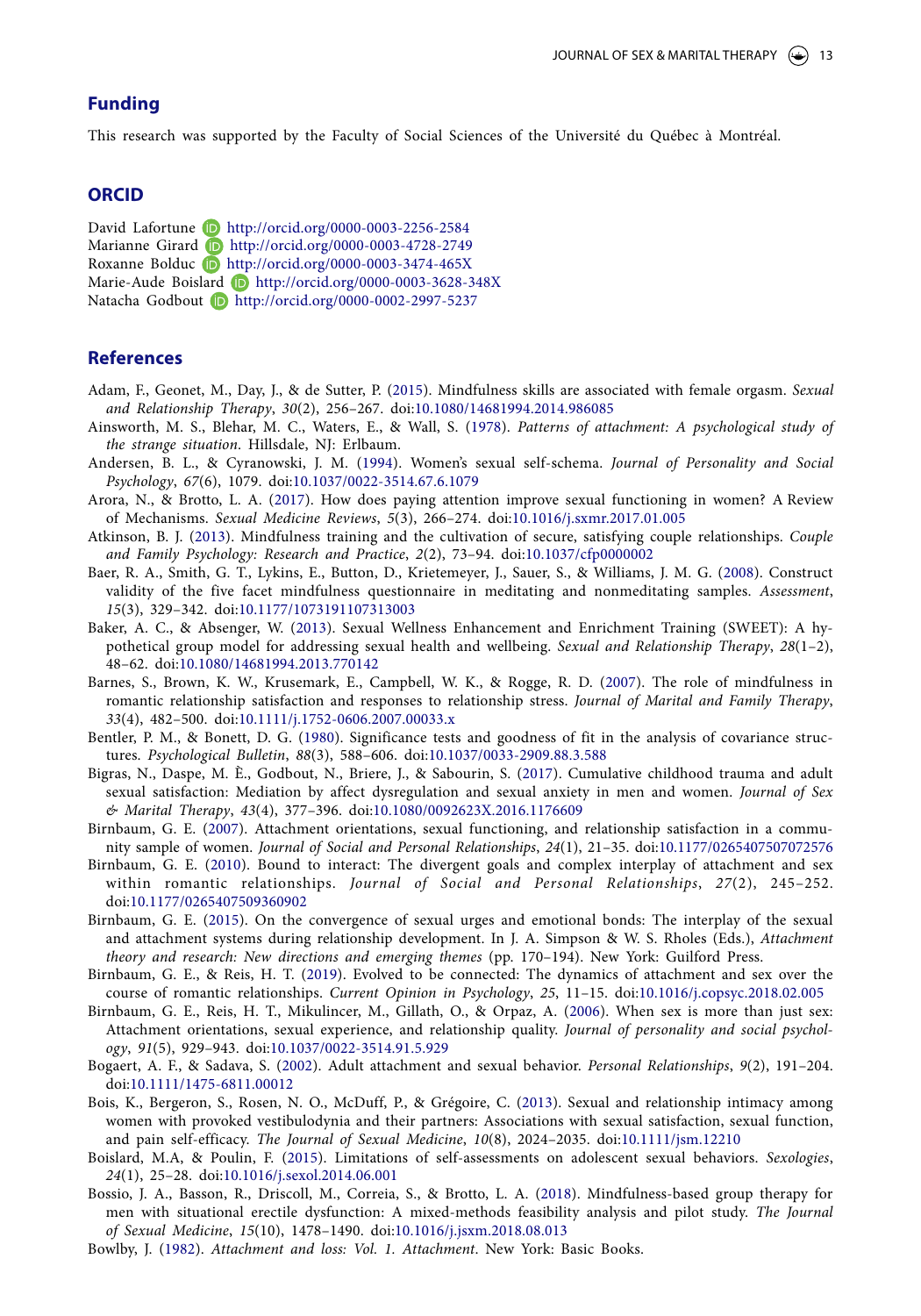- <span id="page-14-25"></span><span id="page-14-5"></span>Brassard, A., Dupuy, E., Bergeron, S., & Shaver, P. R. ([2015\)](#page-1-1). Attachment insecurities and women's sexual function and satisfaction: The mediating roles of sexual self-esteem, sexual anxiety, and sexual assertiveness. *The Journal of Sex Research*, *52*(1), 110–119. doi[:10.1080/00224499.2013.838744](https://doi.org/10.1080/00224499.2013.838744)
- <span id="page-14-24"></span><span id="page-14-9"></span>Brennan, K. A., Clark, C. L., & Shaver, P. R. ([1998](#page-2-4)). Self-report measure- ment of adult attachment: An integrative overview. In J. A. Simpson & W. S. Rholes (Eds.), *Attachment theory and close relationships* (pp. 46–76). New York, NY: Guilford.
- <span id="page-14-16"></span>Brotto, L. A. ([2013](#page-4-5)). Mindful sex. *Canadian Journal of Human Sexuality*, *22*(2), 63–68. doi:[10.3138/cjhs.2013.2132](https://doi.org/10.3138/cjhs.2013.2132) Brotto, L. A., & Goldmeier, D. (2015). Mindfulness interventions for treating sexual dysfunctions: The gentle science
- of finding focus in a multitask world. *The Journal of Sexual Medicine*, *12*(8), 1687–1689. doi:[10.1111/jsm.12941](https://doi.org/10.1111/jsm.12941)
- <span id="page-14-30"></span>Brotto, L. A., Chivers, M. L., Millman, R. D., & Albert, A. [\(2016](#page-12-2)). Mindfulness-based sex therapy improves genital-subjective arousal concordance in women with sexual desire/arousal difficulties. *Archives of Sexual Behavior*, *45*(8), 1907–1921. doi:[10.1007/s10508-015-0689-8](https://doi.org/10.1007/s10508-015-0689-8)
- Burgess, M., Johnson, S. M., Dalgleish, T. L., Lafontaine, M. F., Wiebe, S. A., & Tasca, G. A. (2016). Changes in relationship-specific attachment in emotionally focused couple therapy. *Journal of Marital and Family Therapy*, *42*(2), 231–245. doi:[10.1111/jmft.12139](https://doi.org/10.1111/jmft.12139)
- <span id="page-14-4"></span><span id="page-14-0"></span>Butzer, B., & Campbell, L. [\(2008\)](#page-1-2). Adult attachment, sexual satisfaction, and relationship satisfaction: A study of married couples. *Personal Relationships*, *15*(1), 141–154. doi:[10.1111/j.1475-6811.2007.00189.x](https://doi.org/10.1111/j.1475-6811.2007.00189.x)
- <span id="page-14-1"></span>Byers, E. S. [\(2005](#page-1-3)). Relationship satisfaction and sexual satisfaction: A longitudinal study of individuals in long-term relationships. *Journal of Sex Research*, *42*(2), 113–118. doi[:10.1080/00224490509552264](https://doi.org/10.1080/00224490509552264)
- <span id="page-14-28"></span>Caldwell, J. G., & Shaver, P. R. [\(2015](#page-11-1)). Promoting attachment-related mindfulness and compassion: A wait-listcontrolled study of women who were mistreated during childhood. *Mindfulness*, *6*(3), 624–636. doi:[10.1007/](https://doi.org/10.1007/s12671-014-0298-y) [s12671-014-0298-y](https://doi.org/10.1007/s12671-014-0298-y)
- <span id="page-14-20"></span>Carter, A., Patterson, S., Kestler, M., de Pokomandy, A., Hankins, C., Gormley, B., Nicholson, V., Lee, M., Wang, L., Greene, S., Loutfy, M., & Kaida, A. ([2020\)](#page-5-0). Sexual anxiety among women living with HIV in the era of antiretroviral treatment suppressing HIV transmission. *Sexuality Research and Social Policy*, *17*, 765–779. doi[:10.1007/s13178-020-00432-2](https://doi.org/10.1007/s13178-020-00432-2)
- <span id="page-14-8"></span>Cassidy, J., & Shaver, P. R. ([2015](#page-2-5)). *Handbook of attachment* (3rd ed.). New York: Guilford Press.
- <span id="page-14-29"></span>Cordon, S. L., Brown, K. W., & Gibson, P. R. [\(2009\)](#page-11-2). The role of mindfulness-based stress reduction on perceived stress: Preliminary evidence for the moderating role of attachment style. *Journal of Cognitive Psychotherapy*, *23*(3), 258–269. doi:[10.1891/0889-8391.23.3.258](https://doi.org/10.1891/0889-8391.23.3.258)
- <span id="page-14-18"></span>Dang, S. S., Northey, L., Dunkley, C. R., Rigby, R. A., & Gorzalka, B. B. ([2018](#page-4-6)). Sexual anxiety and sexual beliefs as mediators of the association between attachment orientation with sexual functioning and distress in university men and women. *The Canadian Journal of Human Sexuality*, *27*(1), 21–32. doi:[10.3138/cjhs.2017-0025](https://doi.org/10.3138/cjhs.2017-0025)
- <span id="page-14-14"></span><span id="page-14-13"></span><span id="page-14-11"></span>Davis, D., & Hayes, J. A. ([2011](#page-3-4)). What are the benefits of mindfulness? A practice review of psychotherapy-related research. Psychotherapy (Chic), *48*(2), 198–208. doi:[10.1037/a0022062](https://doi.org/10.1037/a0022062)
- <span id="page-14-23"></span>Davis, D., Shaver, P. R., Widaman, K. F., Vernon, M. L., Follette, W. C., & Beitz, K. ([2006\)](#page-2-6). "I can't get no satisfaction": Insecure attachment, inhibited sexual communication, and sexual dissatisfaction. *Personal Relationships*, *13*(4), 465–483. doi:[10.1111/j.1475-6811.2006.00130.x](https://doi.org/10.1111/j.1475-6811.2006.00130.x)
- <span id="page-14-2"></span>Davison, S. L., Bell, R. J., LaChina, M., Holden, S. L., & Davis, S. R. ([2009\)](#page-1-4). The relationship between self-reported sexual satisfaction and general well-being in women. *The Journal of Sexual Medicine*, *6*(10), 2690–2697. doi[:10.1111/j.1743-6109.2009.01406.x](https://doi.org/10.1111/j.1743-6109.2009.01406.x)
- <span id="page-14-26"></span>Dewitte, M. ([2012\)](#page-11-3). Different perspectives on the sex-attachment link: Towards an emotion-motivational account. *Journal of Sex Research*, *49*(2–3), 105–124. doi:[10.1080/00224499.2011.576351](https://doi.org/10.1080/00224499.2011.576351)
- <span id="page-14-17"></span>Dunkley, C. R., Goldsmith, K. M., & Gorzalka, B. B. ([2015\)](#page-4-7). The potential role of mindfulness in protecting against sexual insecurities. *Canadian Journal of Human Sexuality*, *24*(2), 92–103. doi:[10.3138/cjhs.242-A7](https://doi.org/10.3138/cjhs.242-A7)
- <span id="page-14-7"></span>Dussault, É., Fernet, M., & Godbout, N. ([2020](#page-1-5)). A metasynthesis of qualitative studies on mindfulness, sexuality, and relationality. *Mindfulness*, *11*(12), 2682–2694. doi:[10.1007/s12671-020-01463-x](https://doi.org/10.1007/s12671-020-01463-x)
- <span id="page-14-21"></span>Fallis, E. E., Rehman, U. S., Woody, E. Z., & Purdon, C. ([2016\)](#page-5-1). The longitudinal association of relationship satisfaction and sexual satisfaction in long-term relationships. J Fam Psychol, *30*(7), 822. doi:[10.1037/fam0000205](https://doi.org/10.1037/fam0000205)
- <span id="page-14-15"></span>Fisher, W. A., White, L. A., Byrne, D., & Kelley, K. ([1988\)](#page-4-8). Erotophobia‐erotophilia as a dimension of personality. *Journal of Sex Research*, *25*(1), 123–151. doi[:10.1080/00224498809551448](https://doi.org/10.1080/00224498809551448)
- <span id="page-14-3"></span>Flynn, K. E., Lin, L., Bruner, D. W., Cyranowski, J. M., Hahn, E. A., Jeffery, D. D., Reese, J. B., Reeve, B. B., Shelby, R. A., & Weinfurt, K. P. ([2016](#page-1-6)). Sexual satisfaction and the importance of sexual health to quality of life throughout the life course of US adults. *The Journal of Sexual Medicine*, *13*(11), 1642–1650. doi:[10.1016/j.](https://doi.org/10.1016/j.jsxm.2016.08.011) [jsxm.2016.08.011](https://doi.org/10.1016/j.jsxm.2016.08.011)
- <span id="page-14-22"></span>Garson, G. D. ([2014](#page-8-0)). *Path analysis*. Asheboro, NC: Statistical Associates Publishing.
- <span id="page-14-19"></span>Gentzler, A. L., & Kerns, K. A. ([2004\)](#page-4-9). Associations between insecure attachment and sexual experiences. *Personal relationships*, *11*(2), 249–265. doi:[10.1111/j.1475-6811.2004.00081.x](https://doi.org/10.1111/j.1475-6811.2004.00081.x)
- <span id="page-14-12"></span><span id="page-14-10"></span><span id="page-14-6"></span>Gewirtz-Meydan, A., & Finzi-Dottan, R. ([2018\)](#page-1-7). Sexual satisfaction among couples: The role of attachment orientation and sexual motives. *The Journal of Sex Research*, *55*(2), 178–190. doi:[10.1080/00224499.2016.1276880](https://doi.org/10.1080/00224499.2016.1276880)
- <span id="page-14-27"></span>Goodall, K., Trejnowska, A., & Darling, S. [\(2012\)](#page-3-5). The relationship between dispositional mindfulness, attachment security and emotion regulation. *Personality and Individual Differences*, *52*(5), 622–626. doi[:10.1016/j.](https://doi.org/10.1016/j.paid.2011.12.008) [paid.2011.12.008](https://doi.org/10.1016/j.paid.2011.12.008)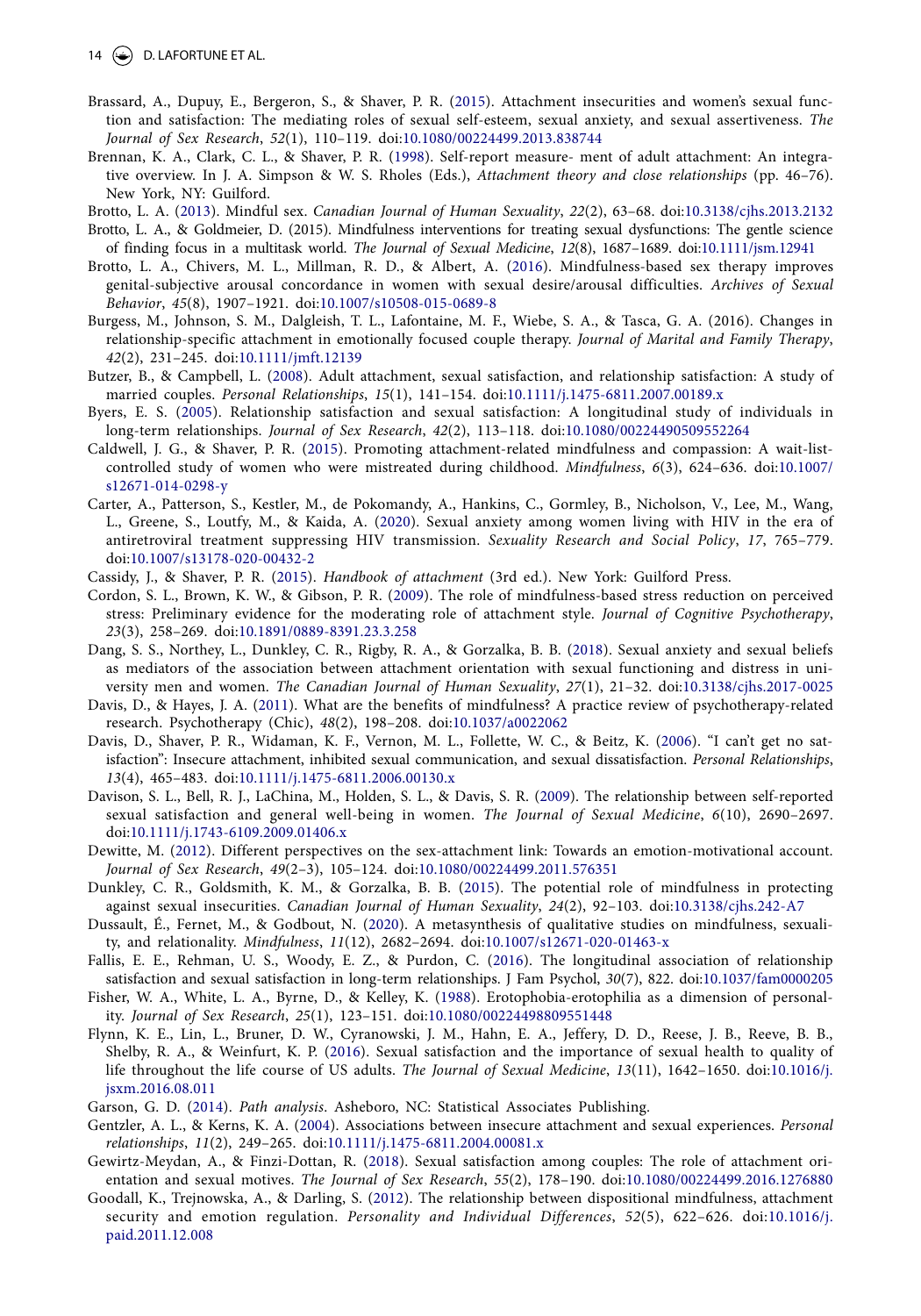- <span id="page-15-1"></span>Graham, C. A., Štulhofer, A., Lange, T., Hald, G. M., Carvalheira, A. A., Enzlin, P., & Traeen, B. ([2020](#page-1-8)). Prevalence and predictors of sexual difficulties and associated distress among partnered, sexually active older women in Norway, Denmark, Belgium, and Portugal. *Archives of Sexual Behavior*, *49*, 2951–2961. doi:[10.1007/](https://doi.org/10.1007/s10508-020-01742-7) [s10508-020-01742-7](https://doi.org/10.1007/s10508-020-01742-7)
- <span id="page-15-31"></span><span id="page-15-10"></span>Hazan, C., & Shaver, P. ([1987\)](#page-2-7). Romantic love conceptualized as an attachment process. *Journal of Personality and Social Psychology*, *52*(3), 511–524. doi:[10.1037/0022-3514.52.3.511](https://doi.org/10.1037/0022-3514.52.3.511)
- <span id="page-15-19"></span><span id="page-15-2"></span>Heiman, J. R., Long, J. S., Smith, S. N., Fisher, W. A., Sand, M. S., & Rosen, R. C. [\(2011\)](#page-1-9). Sexual satisfaction and relationship happiness in midlife and older couples in five countries. *Archives of Sexual Behavior*, *40*(4), 741–753. doi:[10.1007/s10508-010-9703-3](https://doi.org/10.1007/s10508-010-9703-3)
- <span id="page-15-24"></span>Hu, L. T., & Bentler, P. ([1999](#page-7-2)). Cutoff criteria for fit indexes in covariance structure analysis: Conventional criteria versus new alternatives. *Structural Equation Modeling*, *6*, 1–55. doi:[10.1080/10705519909540118](https://doi.org/10.1080/10705519909540118)
- <span id="page-15-4"></span>Jaderek, I., & Lew-Starowicz, M. [\(2019](#page-1-10)). A systematic review on mindfulness Meditation-Based Interventions for Sexual Dysfunctions. *The Journal of Sexual Medicine*, *16*(10), 1581–1596. doi:[10.1016/j.jsxm.2019.07.019](https://doi.org/10.1016/j.jsxm.2019.07.019)
- <span id="page-15-32"></span>Johnson, S. M. [\(2019\)](#page-11-4). *Attachment theory in practice: Emotionally focused therapy (EFT) with individuals, couples, and families*. London: Guilford Press.
- <span id="page-15-13"></span>Kabat-Zinn, J. [\(2009\)](#page-3-6). *Wherever you go, there you are: Mindfulness meditation in everyday life*. New York: Hachette Books.
- <span id="page-15-15"></span>Karremans, J. C., Schellekens, M. P., & Kappen, G. ([2017\)](#page-3-7). Bridging the sciences of mindfulness and romantic relationships: A theoretical model and research agenda. Personality and Social Psychology Review, *21*(1), 29–49. doi[:10.1177/1088868315615450](https://doi.org/10.1177/1088868315615450)
- <span id="page-15-16"></span><span id="page-15-5"></span>Khaddouma, A., Gordon, K. C., & Bolden, J. ([2015\)](#page-2-8). Zen and the art of sex: Examining associations among mindfulness, sexual satisfaction, and relationship satisfaction in dating relationships. *Sexual and Relationship Therapy*, *30*(2), 268–285. doi:[10.1080/14681994.2014.992408](https://doi.org/10.1080/14681994.2014.992408)
- <span id="page-15-27"></span>Kimmes, J. G., Durtschi, J. A., & Fincham, F. D. ([2017](#page-10-1)). Perception in romantic relationships: A latent profile analysis of trait mindfulness in relation to attachment and attributions. *Mindfulness*, *8*(5), 1328–1338. doi:[10.1007/](https://doi.org/10.1007/s12671-017-0708-z) [s12671-017-0708-z](https://doi.org/10.1007/s12671-017-0708-z)
- <span id="page-15-25"></span>Kline, R. ([2016](#page-7-3)). *Principles and practice of structural equation modeling* (4th ed.). New York: Guilford Press.
- <span id="page-15-20"></span><span id="page-15-17"></span><span id="page-15-9"></span>Lafortune, D., Canivet, C., Boislard, M. A., & Godbout, N. ([2021\)](#page-2-9). Validation of a brief French version of the sexual anxiety scale. *The Canadian Journal of Human Sexuality*, *30*(1), 94–105. doi:[10.3138/cjhs.2020-0042](https://doi.org/10.3138/cjhs.2020-0042)
- <span id="page-15-21"></span>Lafontaine, M. F., Brassard, A., Lussier, Y., Valois, P., Shaver, P. R., & Johnson, S. M. ([2016](#page-5-2)). Selecting the best items for a short-form of the experiences in close relationships questionnaire. *European Journal of Psychological Assessment*, *32*(2), 140–154. doi[:10.1027/1015-5759/a000243](https://doi.org/10.1027/1015-5759/a000243)
- <span id="page-15-6"></span>Laurent, H., Laurent, S., Hertz, R., Egan-Wright, D., & Granger, D. A. ([2013](#page-2-10)). Sex-specific effects of mindfulness on romantic partners' cortisol responses to conflict and relations with psychological adjustment. *Psychoneuroendocrinology*, *38*(12), 2905–2913. doi[:10.1016/j.psyneuen.2013.07.018](https://doi.org/10.1016/j.psyneuen.2013.07.018)
- <span id="page-15-22"></span>Lawrance, K., & Byers, E. S. [\(1992](#page-7-4)). Development of the Interpersonal Exchange Model of Sexual Satisfaction in long-term relationships. *Canadian Journal of Human Sexuality*, *1*, 123–285.
- <span id="page-15-30"></span><span id="page-15-8"></span>Leavitt, C. E., Allsop, D. B., Busby, D. M., Driggs, S. M., Johnson, H. M., & Saxey, M. T. ([2020](#page-2-11)). Associations of mindfulness with adolescent outcomes and sexuality. *Journal of Adolescence*, *81*, 73–86. doi:[10.1016/j.ado](https://doi.org/10.1016/j.adolescence.2020.04.008)[lescence.2020.04.008](https://doi.org/10.1016/j.adolescence.2020.04.008)
- <span id="page-15-29"></span><span id="page-15-7"></span>Leavitt, C. E., Lefkowitz, E. S., & Waterman, E. A. [\(2019](#page-2-12)). The role of sexual mindfulness in sexual wellbeing, relational wellbeing, and self-esteem. *Journal of Sex & Marital Therapy*, *45*(6), 497–509. doi[:10.1080/0092623X.2019.1572680](https://doi.org/10.1080/0092623X.2019.1572680)
- Lewis, R. W., Fugl-Meyer, K. S., Corona, G., Hayes, R. D., Laumann, E. O., Moreira, E. D., … Segraves, T. (2010). Definitions/epidemiology/risk factors for sexual dysfunction. *The Journal of Sexual Medicine*, *7*(4 Pt 2), 1598– 1607. doi:[10.1111/j.1743-6109.2010.01778.x](https://doi.org/10.1111/j.1743-6109.2010.01778.x)
- <span id="page-15-23"></span>Little, R. J. A. ([1988\)](#page-7-5). A test of missing completely at random for multivariate data with missing values. *Journal of the American Statistical Association*, *83*(404), 1198–1202. doi:[10.2307/2290157](https://doi.org/10.2307/2290157)
- <span id="page-15-26"></span>MacKinnon, D. P., & Fairchild, A. J. ([2009\)](#page-8-1). Current directions in mediation analysis. *Current Directions in Psychological Science*, *18*(1), 16–20. doi[:10.1111/j.1467-8721.2009.01598.x](https://doi.org/10.1111/j.1467-8721.2009.01598.x)
- <span id="page-15-12"></span><span id="page-15-3"></span>Mark, K. P., Vowels, L. M., & Murray, S. H. ([2018\)](#page-1-11). The impact of attachment style on sexual satisfaction and sexual desire in a sexually diverse sample. *Journal of Sex & Marital Therapy*, *44*(5), 450–458. doi:[10.1080/00](https://doi.org/10.1080/0092623X.2017.1405310) [92623X.2017.1405310](https://doi.org/10.1080/0092623X.2017.1405310)
- <span id="page-15-28"></span>McDonald, H. M., Sherman, K. A., Petocz, P., Kangas, M., Grant, K. A., & Kasparian, N. A. [\(2016](#page-10-2)). Mindfulness and the experience of psychological distress: The mediating effects of emotion regulation and attachment anxiety. *Mindfulness*, *7*(4), 799–808. doi:[10.1007/s12671-016-0517-9](https://doi.org/10.1007/s12671-016-0517-9)
- <span id="page-15-0"></span>McNulty, J. K., Wenner, C. A., & Fisher, T. D. ([2016\)](#page-1-12). Longitudinal associations among relationship satisfaction, sexual satisfaction, and frequency of sex in early marriage. *Archives of Sexual Behavior*, *45*(1), 85–97. doi:[10.1007/](https://doi.org/10.1007/s10508-014-0444-6) [s10508-014-0444-6](https://doi.org/10.1007/s10508-014-0444-6)
- <span id="page-15-18"></span><span id="page-15-11"></span>Ménard, A. D., & Offman, A. ([2009](#page-4-10)). The interrelationships between sexual self-esteem, sexual assertiveness and sexual satisfaction. *Canadian Journal of Human Sexuality*, *18*, 35–45.
- <span id="page-15-14"></span>Mikulincer, M., & Florian, V. ([1998](#page-2-13)). The relationship between adult attachment styles and emotional and cognitive reactions to stressful events. In J. A. Simpson & W. S. Rholes (Eds.), *Attachment theory and close relationships* (pp. 143–165). Guilford Press.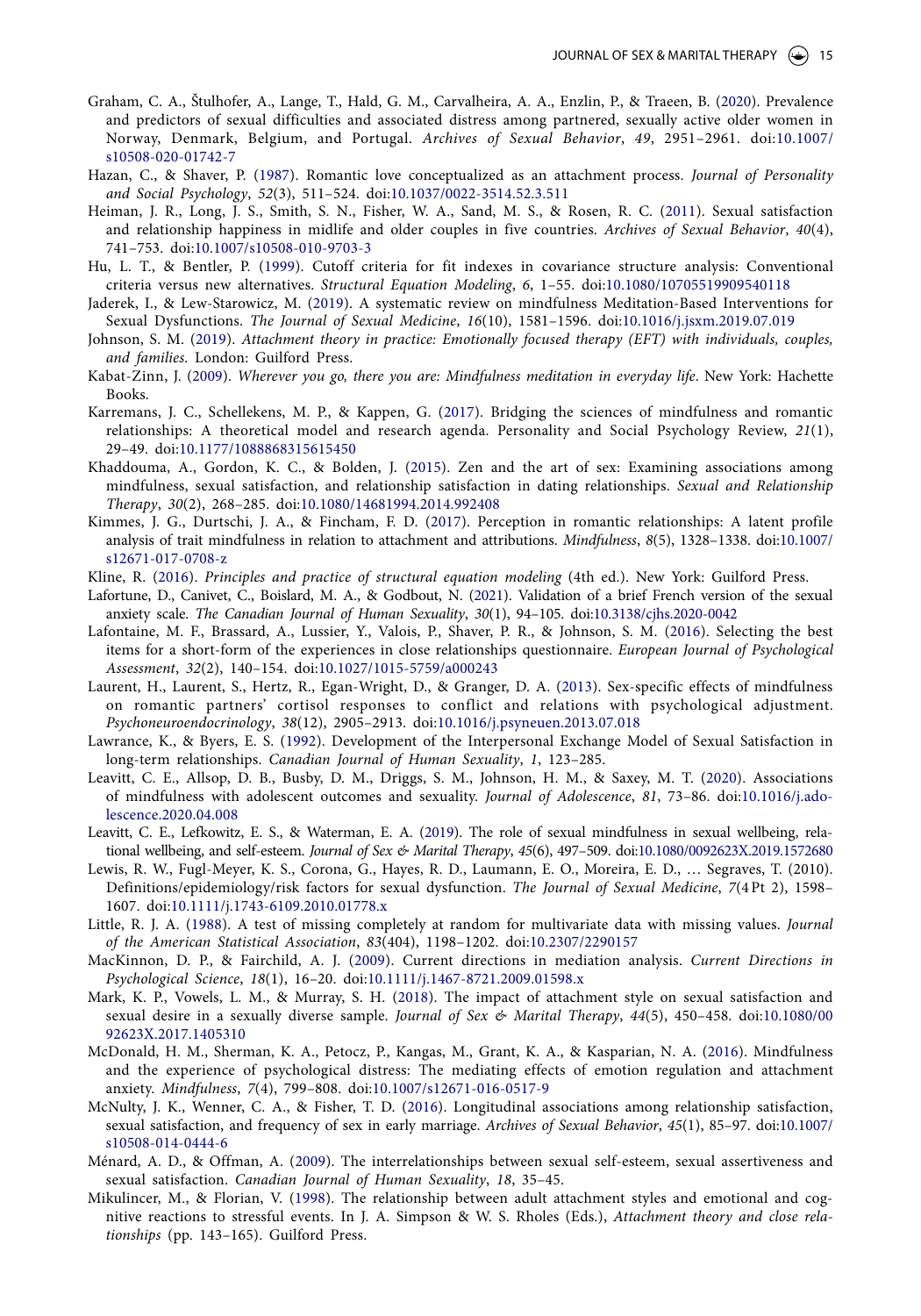- <span id="page-16-27"></span><span id="page-16-5"></span>Mikulincer, M., & Shaver, P. R. ([2003](#page-2-14)). The attachment behavioral system in adulthood: Activation, psychodynamics, and interpersonal processes. In M. P. Zanna (Ed.), *Advances in experimental social psychology* (Vol. *35*, pp. 53–152). Elsevier Academic Press. doi:[10.1016/S0065-2601\(03\)01002-5](https://doi.org/10.1016/S0065-2601(03)01002-5)
- <span id="page-16-19"></span><span id="page-16-4"></span>Mikulincer, M., & Shaver, P. R. [\(2007\)](#page-2-15). *Attachment in adulthood: Structure, dynamics, and change*. New York: Guilford Press.
- <span id="page-16-25"></span>Muthén, L. K. ([2010](#page-8-2), December 23). Structural equation modeling: Control variables in SEM. *Mplus*. [http://www.](http://www.statmodel.com/discussion/messages/11/1383.html?1519257008) [statmodel.com/discussion/messages/11/1383.html?1519257008.](http://www.statmodel.com/discussion/messages/11/1383.html?1519257008)
- Muthén, L. K., & Muthén, B. O. (1998–2017). *Mplus user's guide* (8th ed.). Los Angeles: Muthén & Muthén.
- <span id="page-16-18"></span><span id="page-16-16"></span>Nelson, A., & Purdon, C. ([2011](#page-4-11)). Non-erotic thoughts, attentional focus, and sexual problems in a community sample. *Archives of Sexual Behavior*, *40*(2), 395–406. doi[:10.1007/s10508-010-9693-1](https://doi.org/10.1007/s10508-010-9693-1)
- <span id="page-16-3"></span>Newcombe, B. C., & Weaver, A. D. ([2016](#page-2-16)). Mindfulness, cognitive distraction, and sexual well-being in women. *The Canadian Journal of Human Sexuality*, *25*(2), 99–108. doi[:10.3138/cjhs.252-A3](https://doi.org/10.3138/cjhs.252-A3)
- <span id="page-16-17"></span>Nobre, P. J., & Pinto-Gouveia, J. ([2009](#page-4-12)). Cognitive schemas associated with negative sexual events: A comparison of men and women with and without sexual dysfunction. *Archives of Sexual Behavior*, *38*(5), 842–851. doi[:10.1007/s10508-008-9450-x](https://doi.org/10.1007/s10508-008-9450-x)
- <span id="page-16-10"></span>Orehek, E., Vazeou-Nieuwenhuis, A., Quick, E., & Weaverling, G. C. [\(2017\)](#page-3-8). Attachment and self-regulation. *Personality and Social Psychology Bulletin*, *43*(3), 365–380. doi:[10.1177/0146167216685292](https://doi.org/10.1177/0146167216685292)
- <span id="page-16-11"></span>Pallini, S., Chirumbolo, A., Morelli, M., Baiocco, R., Laghi, F., & Eisenberg, N. ([2018\)](#page-3-9). The relation of attachment security status to effortful self-regulation: A meta-analysis. *Psychological Bulletin*, *144*(5), 501–531. doi[:10.1037/](https://doi.org/10.1037/bul0000134) [bul0000134](https://doi.org/10.1037/bul0000134)
- <span id="page-16-7"></span>Péloquin, K., Brassard, A., Lafontaine, M. F., & Shaver, P. R. ([2014\)](#page-2-17). Sexuality examined through the lens of attachment theory: Attachment, caregiving, and sexual satisfaction. *The Journal of Sex Research*, *51*(5), 561–576. doi[:10.1080/00224499.2012.757281](https://doi.org/10.1080/00224499.2012.757281)
- <span id="page-16-14"></span>Pepping, C. A., Cronin, T. J., Lyons, A., & Caldwell, J. G. [\(2018\)](#page-3-10). The effects of mindfulness on sexual outcomes: The role of emotion regulation. *Archives of Sexual Behavior*, *47*(6), 1601–1612. doi[:10.1007/s10508-017-1127-x](https://doi.org/10.1007/s10508-017-1127-x)
- Putnick, D. L., & Bornstein, M. H. (2016). Measurement invariance conventions and reporting: The state of the art and future directions for psychological research. Developmental Review, *41*, 71–90. Medline:27942093 doi[:10.1016/j.dr.2016.06.004](https://doi.org/10.1016/j.dr.2016.06.004)
- <span id="page-16-23"></span>Ravart, M., Trudel, G., & Turgeon, L. [\(2000](#page-7-6)). L'inventaire multidimensionnel de la sexualité [French translation of the Multidimensional Sexuality Questionnaire]. In G. Trudel (Ed.), *Les dysfonctions sexuelles: Évaluation et traitement par des méthodes psychologiques*, *interpersonnelles et biologiques* (2nd ed., pp. 585–589). Québec: Presse de l'Université du Québec.
- Satorra, A., & Bentler, P. M. (2010). Ensuring positiveness of the scaled difference chi-square test statistic. *Psychometrika*, *75*(2), 243–248. doi:[10.1007/s11336-009-9135-y](https://doi.org/10.1007/s11336-009-9135-y)
- <span id="page-16-26"></span>Schachner, D. A., & Shaver, P. R. [\(2002\)](#page-11-5). Attachment style and human mate poaching. *New Review of Social Psychology*, *1*, 122–129.
- <span id="page-16-28"></span>Segal Z. V., Williams J. M. G., & Teasdale J. D. [\(2002](#page-11-6)). *Mindfulness-based cognitive therapy for depression: A new approach to preventing relapse*. New York: Guilford Press
- <span id="page-16-20"></span>Shafer, A. B. ([2001\)](#page-4-13). The Big Five and sexuality trait terms as predictors of relationships and sex. *Journal of Research in Personality*, *35*(3), 313–338. doi[:10.1006/jrpe.2000.2316](https://doi.org/10.1006/jrpe.2000.2316)
- <span id="page-16-6"></span>Shaver, P. R., & Hazan, C. ([1988\)](#page-2-18). A biased overview of the study of love. *Journal of Social and Personal relationships*, *5*(4), 473–501. doi[:10.1177/0265407588054005](https://doi.org/10.1177/0265407588054005)
- <span id="page-16-21"></span>Siann, G. ([2013\)](#page-5-3). *Gender, sex and sexuality: Contemporary psychological perspectives*. London: Taylor & Francis.
- <span id="page-16-13"></span><span id="page-16-12"></span>Silverstein, R. G., Brown, A. C. H., Roth, H. D., & Britton, W. B. ([2011\)](#page-3-11). Effects of mindfulness training on body awareness to sexual stimuli: Implications for female sexual dysfunction. *Psychosomatic Medicine*, *73*(9), 817–825. doi:[10.1097/PSY.0b013e318234e628](https://doi.org/10.1097/PSY.0b013e318234e628)
- <span id="page-16-0"></span>Smith, A., Lyons, A., Ferris, J., Richters, J., Pitts, M., Shelley, J., & Simpson, J. M. ([2011](#page-1-13)). Sexual and relationship satisfaction among heterosexual men and women: The importance of desired frequency of sex. *Journal of Sex & Marital Therapy*, *37*(2), 104–115. doi[:10.1080/0092623X.2011.560531](https://doi.org/10.1080/0092623X.2011.560531)
- <span id="page-16-22"></span><span id="page-16-15"></span>Snell, W. E., Fisher, T. D., & Walters, A. S. ([1993](#page-4-14)). The Multidimensional Sexuality Questionnaire: An objective self-report measure of psychological tendencies associated with human sexuality. *Annals of Sex Research*, *6*(1), 27–55. doi:[10.1177/107906329300600102](https://doi.org/10.1177/107906329300600102)
- <span id="page-16-9"></span>Snyder, R., Shapiro, S., & Treleaven, D. ([2012](#page-3-12)). Attachment theory and mindfulness. *Journal of Child and Family Studies*, *21*(5), 709–717. doi:[10.1007/s10826-011-9522-8](https://doi.org/10.1007/s10826-011-9522-8)
- <span id="page-16-8"></span>Stefanou, C., & McCabe, M. P. ([2012](#page-2-19)). Adult attachment and sexual functioning: A review of past research. The journal of sexual medicine, *9*(10), 2499–2507.
- <span id="page-16-24"></span>Steiger, J. H. ([1990](#page-7-7)). Structural model evaluation and modification: An interval estimation approach. *Multivariate Behavioral Research*, *25*, 173–180. doi:[10.1207/s15327906mbr2502\\_4](https://doi.org/10.1207/s15327906mbr2502_4)
- <span id="page-16-2"></span>Stephenson, K. R., & Kerth, J. ([2017](#page-2-20)). Effects of mindfulness-based therapies for female sexual dysfunction: A meta-analytic review. *The Journal of Sex Research*, *54*(7), 832–849. doi[:10.1080/00224499.2017.1331199](https://doi.org/10.1080/00224499.2017.1331199)
- <span id="page-16-29"></span><span id="page-16-1"></span>Stevenson, J. C., Emerson, L. M., & Millings, A. [\(2017\)](#page-1-14). The relationship between adult attachment orientation and mindfulness: A systematic review and meta-analysis. *Mindfulness*, *8*(6), 1438–1455. doi:[10.1007/](https://doi.org/10.1007/s12671-017-0733-y) [s12671-017-0733-y](https://doi.org/10.1007/s12671-017-0733-y)